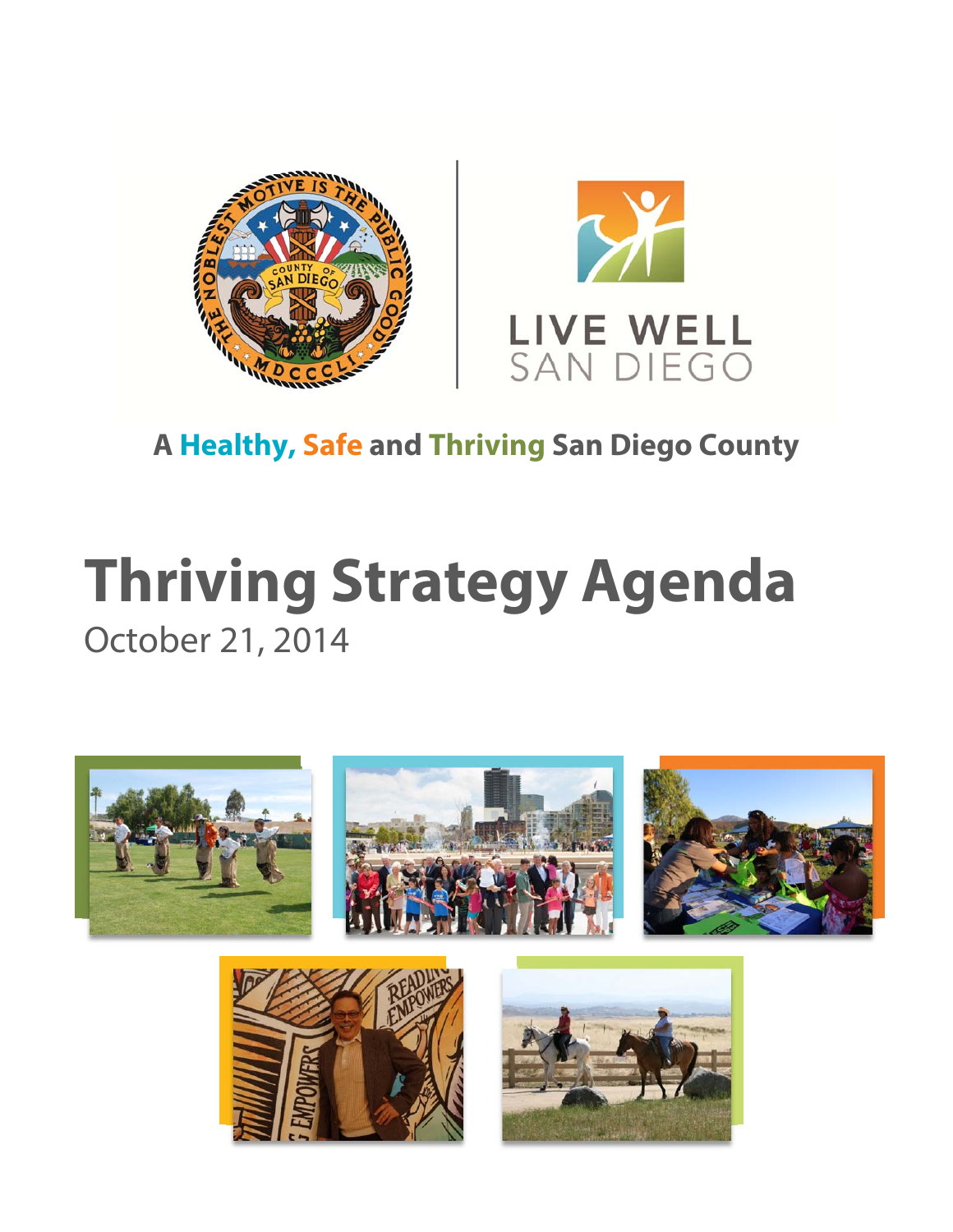#### **SAN DIEGO COUNTY BOARD OF SUPERVISORS**











Greg Cox District 1

Dianne Jacob District 2

Dave Roberts District 3

Ron Roberts District 4

Bill Horn District 5

#### **CHIEF ADMINISTRATIVE OFFICE**



Helen N. Robbins-Meyer Chief Administrative **Officer** 



Donald F. Steuer Assistant CAO/ Chief Operating **Officer** 



David Estrella **Community** Services Group General Manager



Tracy Sandoval Finance and General **Government** Group General Manager



Nick Macchione Health and Human Services Agency Director



Sarah Aghassi Land Use and **Environment** Group General Manager



Ron Lane Public Safety Group General Manager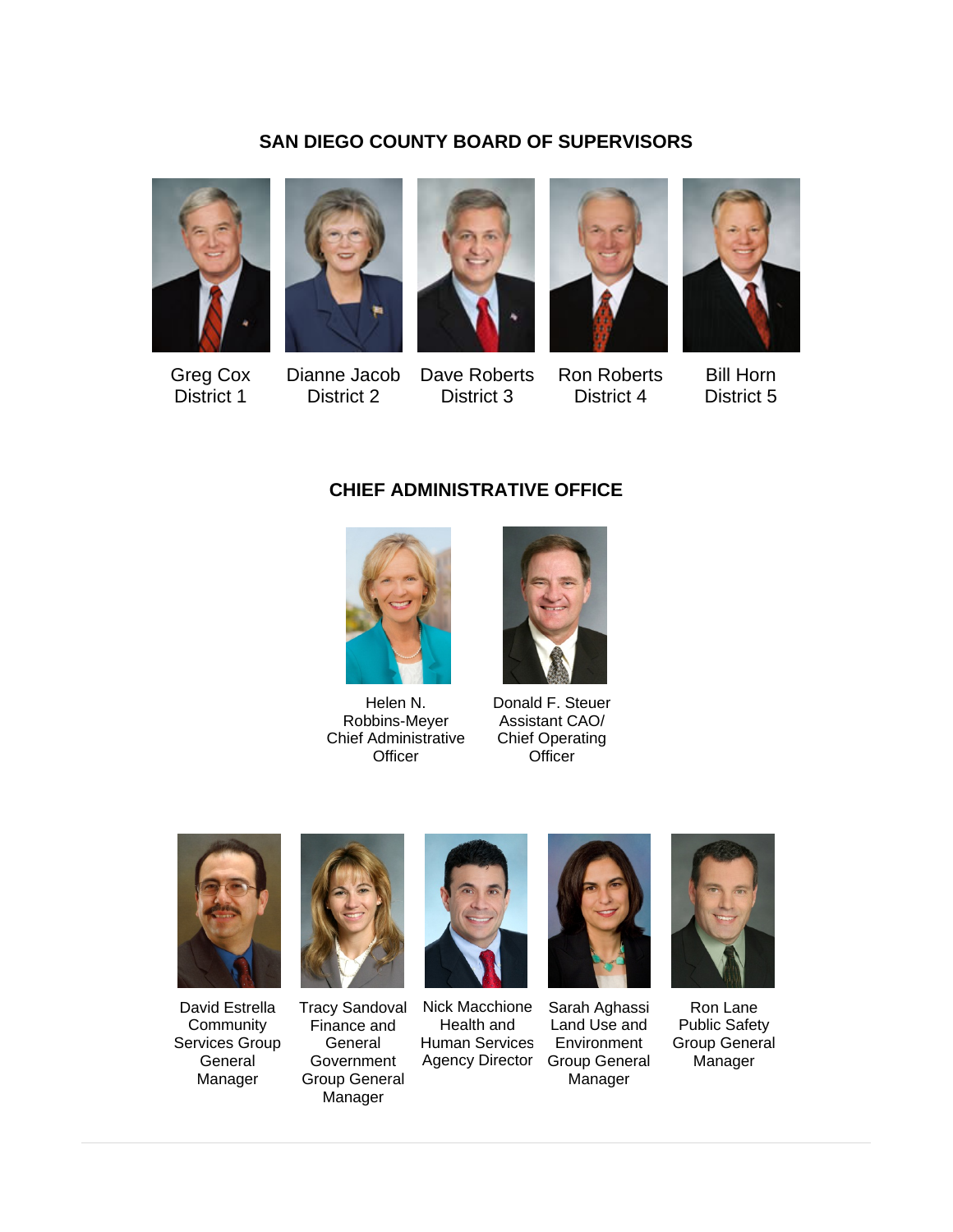# **COMMITMENT TO THE FUTURE**

**A County that is Healthy, Safe and Thriving.** This is the vision of the County of San Diego, and the focus of *Live Well San Diego,* a long-term initiative to advance the health, safety and overall well-being of the region. This initiative has progressed since the original adoption of *Building Better Health* in 2010 and *Living Safely* in 2012 into a sustained, long-term effort. With the completion of the *Thriving Strategy Agenda*, *Live Well San Diego* is now a comprehensive approach that guides County services, strengthens collaboration and coordination among community leaders, and improves the health, safety and quality of life of all residents in the region.

There are three components to *Live Well San Diego*:



- *Building Better Health* calls for improving the health of all residents and supporting healthy choices
- *Living Safely* calls for ensuring residents are protected from crime and abuse, neighborhoods are safe, and communities are resilient to disasters and emergencies
- *Thriving***,** the focus of this document, calls for cultivating opportunities for all people and communities to grow, connect, and enjoy the highest quality of life

Together, these three components provide a roadmap for achieving the County's vision. The following four strategic approaches provide an overarching framework for organizing actions:

- **Building a Better Service Delivery System:** Improving the quality and efficiency of County government and its partners in the delivery of services to residents, contributing to better outcomes for clients and results for communities
- **Supporting Positive Choices:** Providing information and resources to inspire county residents to take action and responsibility for their health, safety and well-being
- **Pursuing Policy and Environmental Changes:** Creating environments and adopting policies that make it easier for everyone to live well, and encouraging individuals to get involved in improving their communities
- **Improving the Culture Within County Government:** Increasing understanding among County employees and providers about what it means to live well and the role that all employees play in helping county residents live well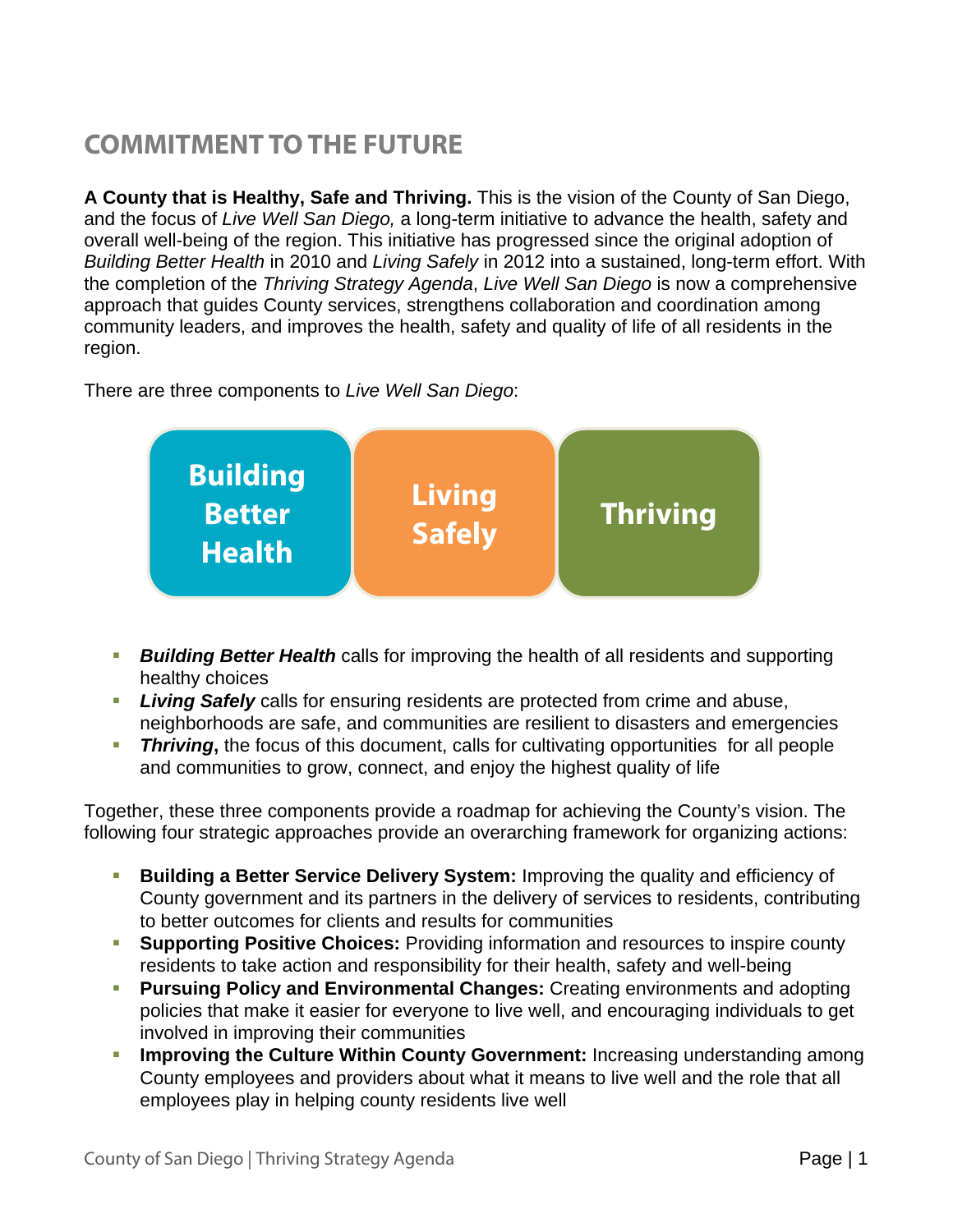## **THRIVING**

*Thriving* encompasses a broad range of areas that are interconnected and foundational to the quality-of-life for everyone in the region. Therefore, a high degree of partnership is required between government, stakeholders and the community to work together in effective and creative ways to achieve success. A coordinated public outreach process facilitated input from a wide variety of other entities that will support the Thriving goals. Ongoing coordination and collaboration are critical to successful implementation.

The *Thriving* plan promotes stronger **collaboration and coordination** throughout the region among all stakeholders. It embodies a **stakeholder-driven** approach from start to finish including planning, prioritizing and implementing. Implementation requires **leadership, participation and action** from all sectors of the community including public, private, philanthropic, and non-profit organizations.



This level of collaboration, coordination and leadership across the region will create results that could not be achieved by County government alone. The County has worked with partners to develop strategies to achieve the goals that will be led by *Live Well San Diego* collaborators. Additionally, the County has developed internal strategies to advance the goals of *Thriving* and *Live Well San Diego*.

To demonstrate partnership as a principle, development of *Thriving* involved broad representation of community leaders and stakeholders who are on the front lines of meeting critical needs and promoting a thriving community. Key stakeholders hailed from the following groups:

- $\blacksquare$  Economic Development
- Chambers of Commerce
- Healthcare
- Education
- Philanthropy
- **Community Services**
- Growth and Development
- **Environment**
- **Nilitary**
- **veterans**
- $\blacksquare$  Faith
- **Arts and Culture**
- **Government Agencies**
- County Departments

A multi-layered, methodical planning process engaged stakeholders in developing *Thriving*:

 **Focus Groups:** Early in the process, small meetings with key interest groups of stakeholders and County staff assisted in understanding key opportunities and challenges throughout the region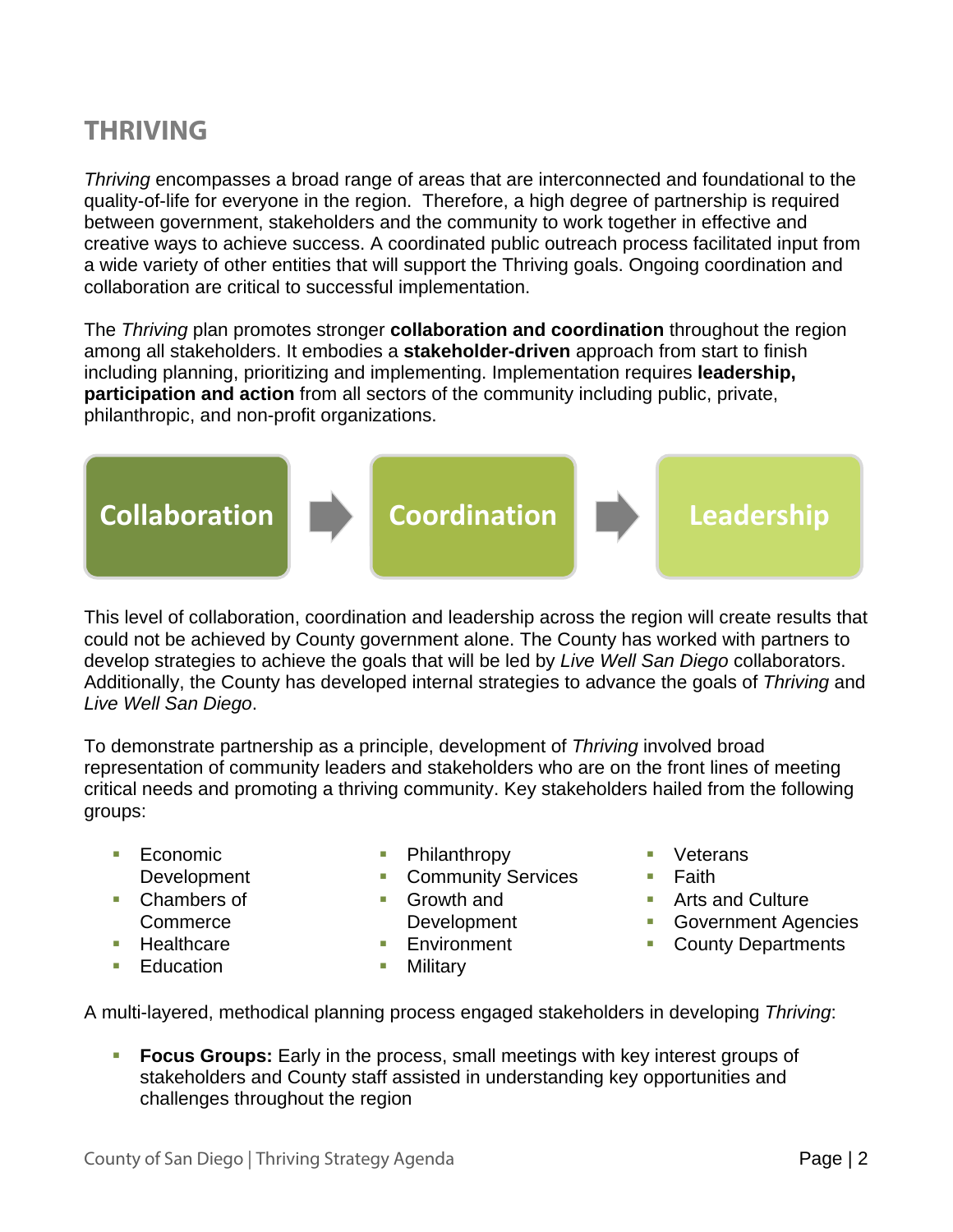- **Thriving Team:** Serving as the primary advisory group, this cross-sector group of key stakeholders represented the rich diversity of the region's communities, needs and resources, as well as County programs, and guided development of an overarching framework including vision, themes, goals, and potential strategies
- **Community Partners Forum:** Expanding on the Thriving Team's representation, the Forum provided an opportunity to engage additional community and County representatives in identifying priority strategies
- **County Workshops:** Engaging County staff in cross-department workshops identified linkages between stakeholder-driven strategies and County government initiatives
- **Action Teams:** Community stakeholders and County government staff convened as teams organized by priority areas to refine goals and strategies, and define implementation steps and leadership roles

Efforts to implement *Thriving* will continue this collaborative approach, complementing or integrating with existing *Live Well San Diego* implementation teams throughout the County.

## **STRATEGIC FRAMEWORK**

The strategic framework outlines the structure of *Thriving,* providing an overview of its content and organization. The *Thriving* vision, themes and goal areas serve as the foundation for specific goals and strategies. A visual representation of the framework is on page 5.

#### *Vision*

The Thriving initiative focuses on **cultivating opportunities for all people and communities to grow, connect, and enjoy the highest quality of life.** 

#### *Themes*

Our region is *thriving* when we are:

**Engaging:**  building community awareness and cohesion

#### **Connecting:**  filling gaps and ensuring equal access to basic needs

**Flourishing:**  exceeding our basic needs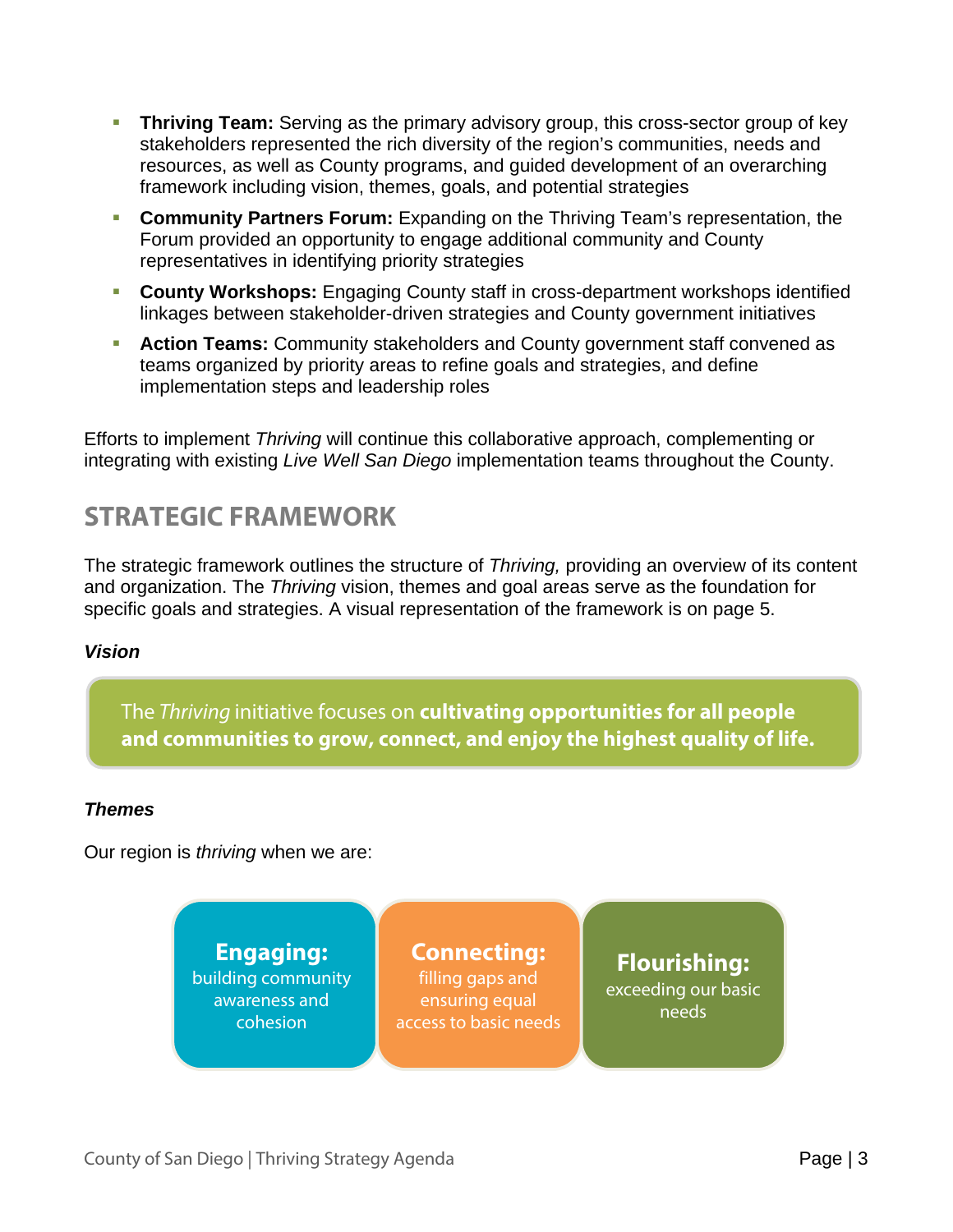#### *Focus Areas, Goals, Strategies and Implementation Actions*

To narrow this broad topic within shared priorities, the County and stakeholders defined **interrelated focus areas** and sub-areas for organizing efforts and resources for cultivating a *thriving* region:

#### **Built and Natural Environment**

- **Transportation**
- Built Environment and **Neighborhoods**
- **Housing**
- **Natural Environment**

#### **Enrichment**

- Civic Life
- **Community Activities**

#### **Prosperity, Economy and Education**

- **Workforce/Education**
- **Economic Development**

Within each focus area are **goals** that provide the path forward, each with a set of **strategies** that provide direction and a set of **implementation actions** that provide the "how to" in achieving goals during the remaining period of the *Live Well San Diego* plan. Clear **leadership and timeframes** define who and when strategies will be implemented. Links to the four *Live Well San Diego* strategic approaches identify how *Thriving* integrates with the broader *Live Well San Diego* initiative.

## **IMPLEMENTATION AND EVALUATION**

Implementation of *Thriving* will be ongoing, with coordination and collaboration occurring among leaders and supporters. County staff will actively participate in implementation of *Thriving* in the following ways:

- **Lead implementation of strategies, where assigned**
- Support coordination and implementation among participants
- Maintain regular contact with implementation leaders to track progress and provide regular updates to County leadership
- **Integrate implementation updates and outcomes with** *Live Well San Diego* **programs** and annual reports

Progress will be measured through a variety of ways, primarily by identifying specific achievements to date, and anticipated next steps and milestones. Outcomes will be linked to the *Live Well San Diego* Indicators and inform ongoing refinement of the *Live Well San Diego* evaluation framework.

The following pages provide the Strategic Framework graphic and detailed goals and strategies.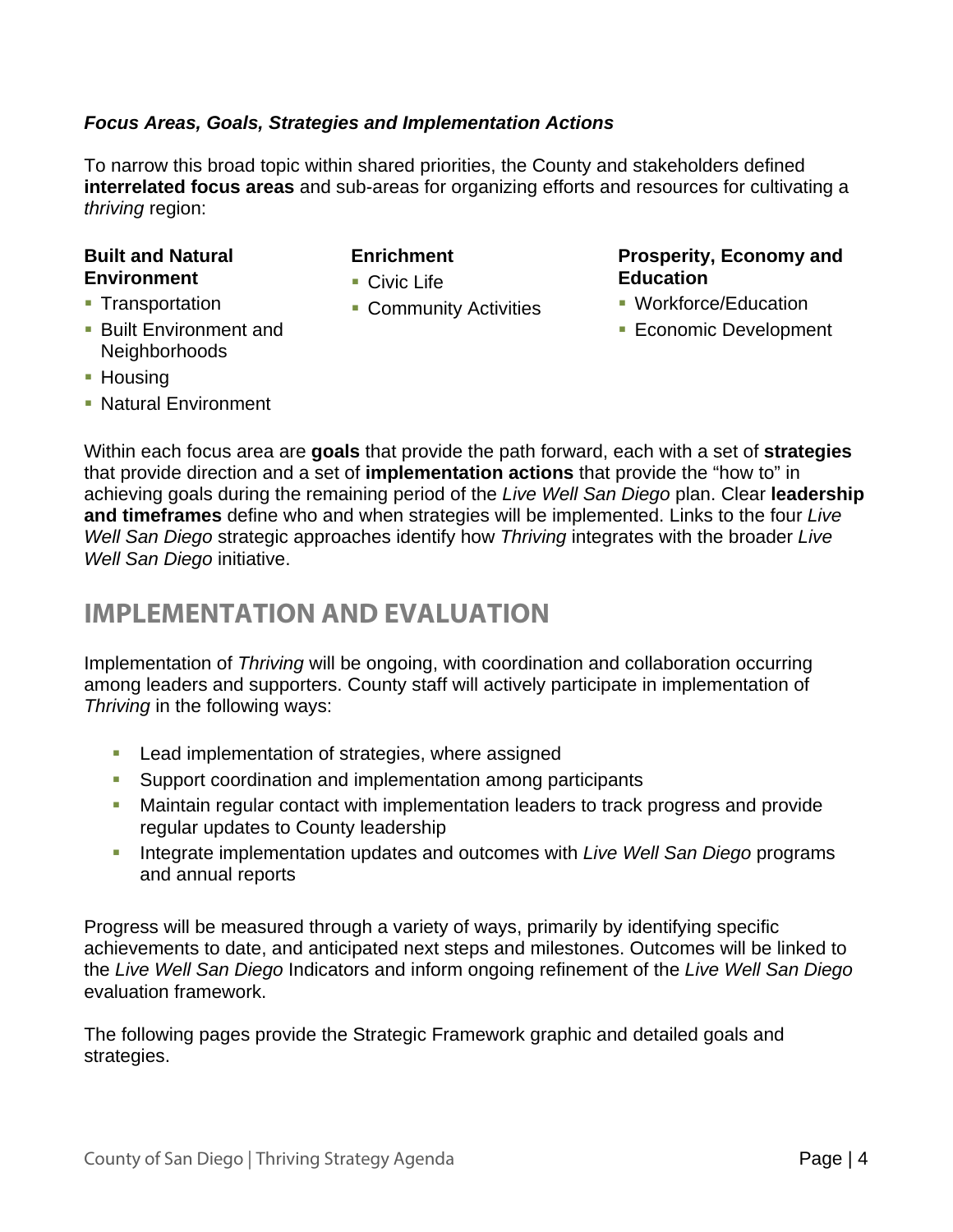

### **THRIVING PLAN**

## **S T R A T E G I C F R A M E W O R K**

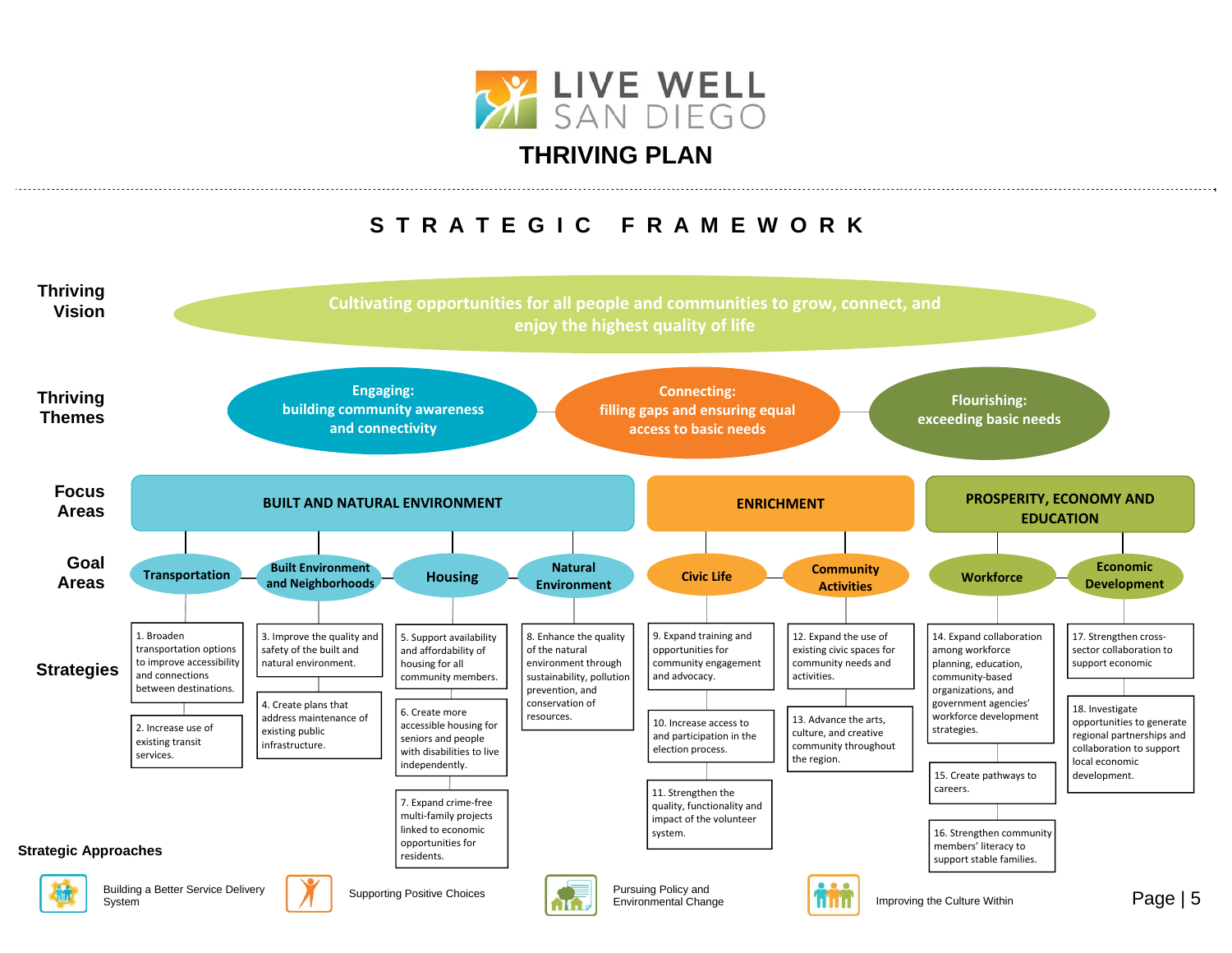| <b>Strategic</b><br>Approach                                                                        | Goals          |                                                                                                                                                                                                              | ₽<br>$14 - 151$<br>$15 - 16$<br>≿∑ | ≿≿ | $18-19$ to<br>20-21<br>≿ ≿ |  |  |  |  |  |  |
|-----------------------------------------------------------------------------------------------------|----------------|--------------------------------------------------------------------------------------------------------------------------------------------------------------------------------------------------------------|------------------------------------|----|----------------------------|--|--|--|--|--|--|
| <b>FOCUS AREA: BUILT AND NATURAL ENVIRONMENT - TRANSPORTATION</b>                                   |                |                                                                                                                                                                                                              |                                    |    |                            |  |  |  |  |  |  |
| 1. Broaden transportation options to improve accessibility and connections between<br>destinations. |                |                                                                                                                                                                                                              |                                    |    |                            |  |  |  |  |  |  |
|                                                                                                     | 1a.            | Create inventory of data about usage patterns and gaps between destinations<br>(including jobs centers, transit services, social services, commercial zones, schools,<br>parks, and food access).            |                                    |    |                            |  |  |  |  |  |  |
|                                                                                                     |                | Study approaches for enhancing first and last mile<br>i.<br>opportunities and constraints.                                                                                                                   | ✓                                  |    |                            |  |  |  |  |  |  |
|                                                                                                     |                | Develop active transportation plans for the County's<br>ii.<br>unincorporated communities, working with stakeholders in<br>the communities, including use of SANDAG technical<br>assistance and grant funds. |                                    | ✓  |                            |  |  |  |  |  |  |
|                                                                                                     |                | Identify potential funding options and strategies for<br>iii.<br>implementation.                                                                                                                             |                                    | ✓  |                            |  |  |  |  |  |  |
|                                                                                                     |                | iv. Collaborate with private and public development to<br>implement the active transportation plan.                                                                                                          |                                    |    | ✓                          |  |  |  |  |  |  |
|                                                                                                     |                | Conduct periodic assessments of trail use.<br>v.                                                                                                                                                             | ✓                                  | ✓  |                            |  |  |  |  |  |  |
|                                                                                                     | 1 <sub>b</sub> | Expand inter-agency partnerships and data sharing to strengthen decision-making for<br>locating transit facilities and essential services.                                                                   |                                    |    |                            |  |  |  |  |  |  |
|                                                                                                     |                | Develop a proactive, pre-planning approach to<br>i.<br>support developers in maximizing transit-oriented<br>features/designs in projects.                                                                    |                                    |    |                            |  |  |  |  |  |  |







Supporting Positive Choices



Pursuing Policy and Environmental Change

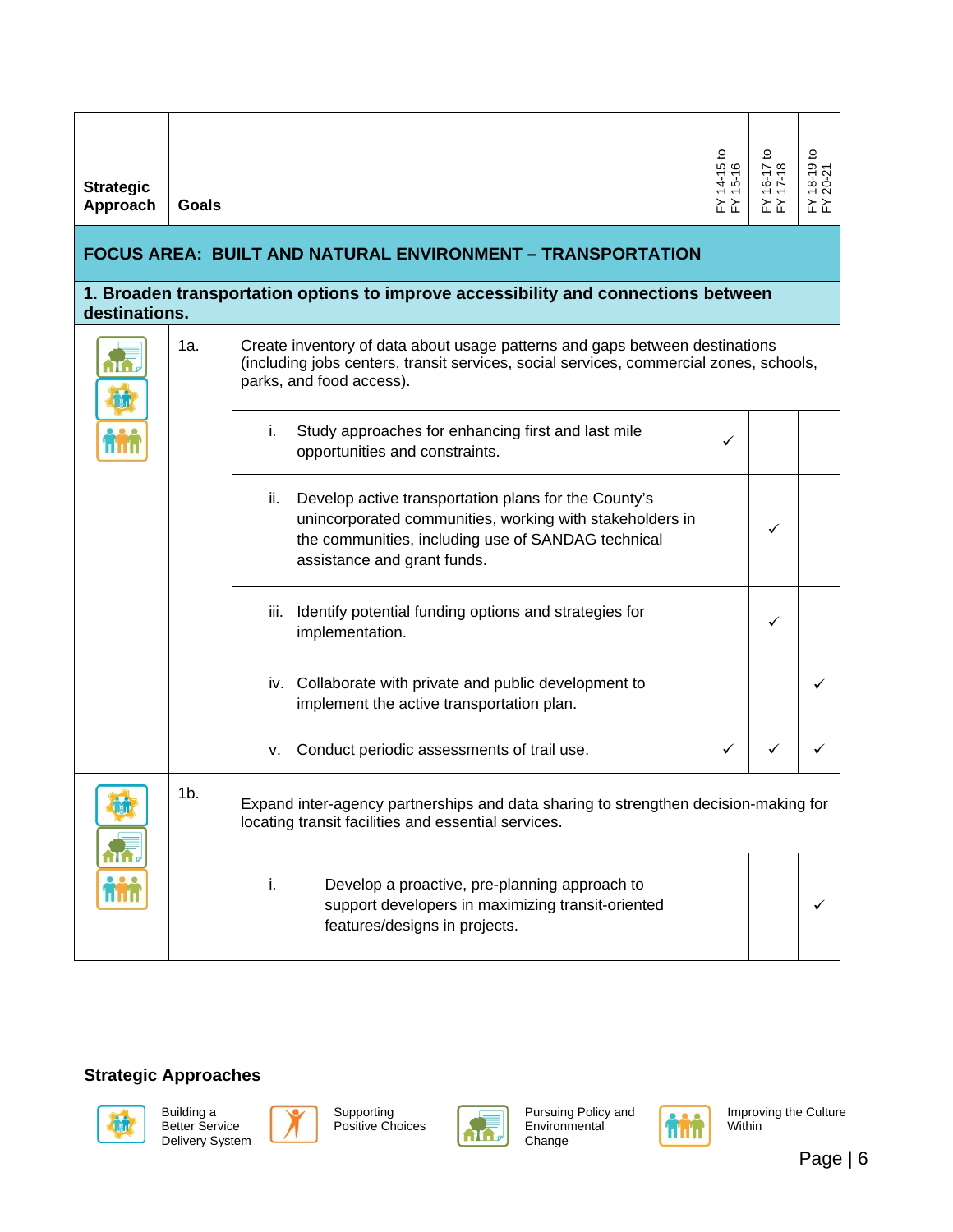|                              |       |                                                                                                                                                            | $14-15$ to<br>$15-16$ |               | 9t0<br>$18 - 21$<br>$20 - 21$ |  |  |  |  |
|------------------------------|-------|------------------------------------------------------------------------------------------------------------------------------------------------------------|-----------------------|---------------|-------------------------------|--|--|--|--|
| <b>Strategic</b><br>Approach | Goals |                                                                                                                                                            | ≿ ≿                   | $16-1$<br>≿ ≿ | ≿≿                            |  |  |  |  |
|                              |       | ii.<br>Identify trade-offs and incentives for locating projects on<br>transit corridors, or reducing parking demand with multi-<br>modal options.          |                       | ✓             |                               |  |  |  |  |
|                              |       | Engage transit agencies more closely in long-range<br>Ш.<br>community planning processes.                                                                  | ✓                     |               |                               |  |  |  |  |
|                              |       | iv. Link regional planning efforts to Safe Routes to Transit<br>planning efforts.                                                                          | ✓                     |               |                               |  |  |  |  |
|                              |       | Coordinate data and priorities between the County's<br>v.<br>Capital Improvement Plans process and transit<br>infrastructure needs.                        |                       | ✓             |                               |  |  |  |  |
|                              |       | 2. Increase use of existing transit services.                                                                                                              |                       |               |                               |  |  |  |  |
|                              | 2a.   | Assess and expand existing discounted/free transit access programs to identify gaps,<br>outreach opportunities and distribution partners.                  |                       |               |                               |  |  |  |  |
|                              |       | i.<br>Identify demographics that should benefit from<br>discounted or free transit programs. (e.g.,<br>youth/students, seniors, low socio-economic status, | ✓                     |               |                               |  |  |  |  |
|                              |       | ii.<br>Catalog inventory of existing incentives and identify<br>opportunities for publicizing incentives.                                                  |                       |               |                               |  |  |  |  |
|                              |       | Promote existing incentives and explore future<br>iii.<br>partnerships with potential partner organizations (e.g.,<br>schools, major employers, etc.).     | ✓                     | ✓             |                               |  |  |  |  |
|                              |       | Develop a regional marketing strategy for transit use.<br>iv.                                                                                              |                       | ✓             |                               |  |  |  |  |









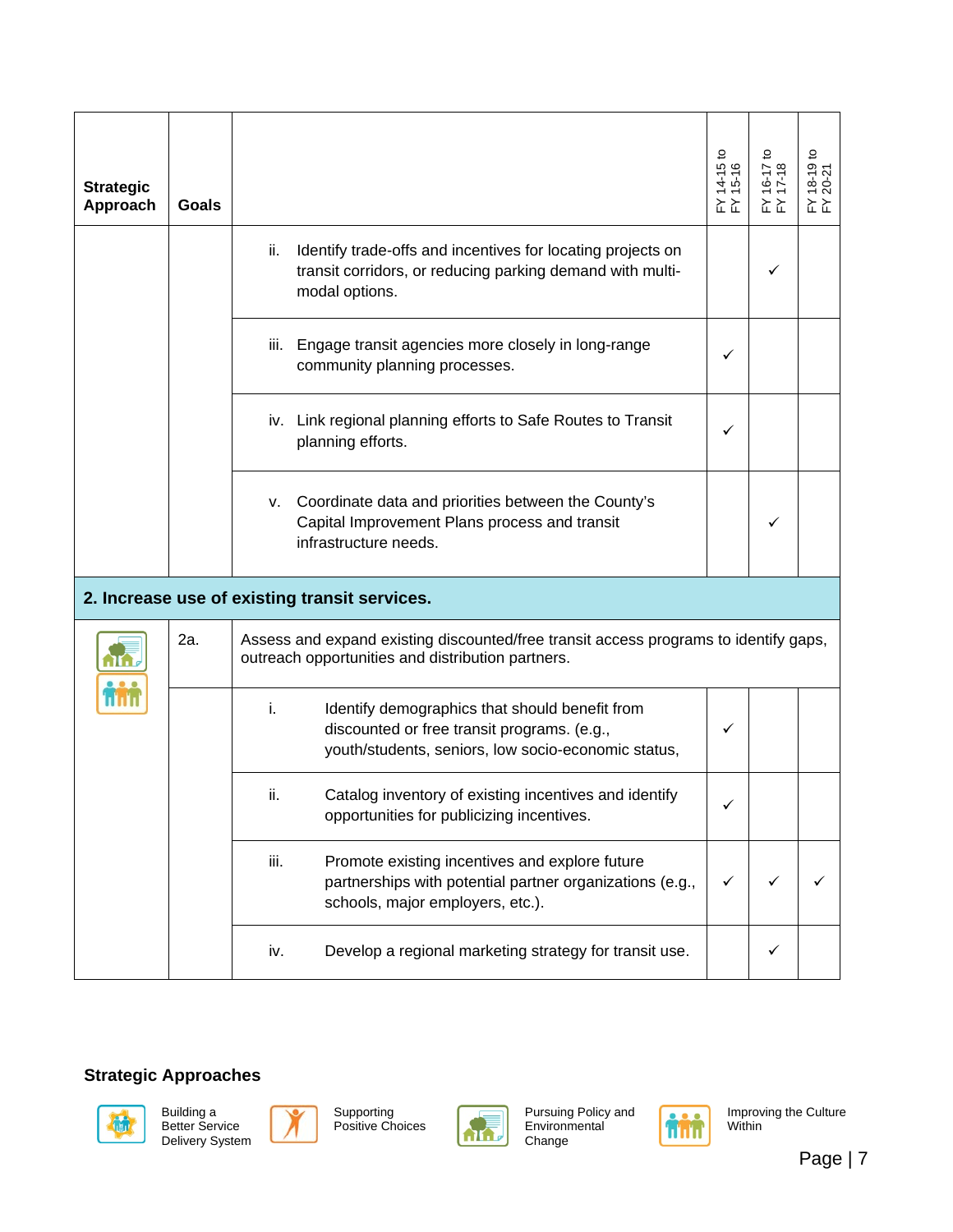| <b>Strategic</b><br>Approach                                                                     | Goals |                                                                                                                                                                                                                  | $14-15t$<br>15-16<br>≿ ≿ | $16-17$ to<br>$17-18$ | $18-19$ to<br>20-21 |  |  |  |  |  |
|--------------------------------------------------------------------------------------------------|-------|------------------------------------------------------------------------------------------------------------------------------------------------------------------------------------------------------------------|--------------------------|-----------------------|---------------------|--|--|--|--|--|
|                                                                                                  |       | Engage regional agencies in supporting purchase and<br>v.<br>distribution of bulk/discounted passes for target groups.                                                                                           |                          | $\checkmark$          |                     |  |  |  |  |  |
| <b>FOCUS AREA: BUILT AND NATURAL ENVIRONMENT - BUILT ENVIRONMENT AND</b><br><b>NEIGHBORHOODS</b> |       |                                                                                                                                                                                                                  |                          |                       |                     |  |  |  |  |  |
|                                                                                                  |       | 3. Improve the quality and safety of the built and natural environment.                                                                                                                                          |                          |                       |                     |  |  |  |  |  |
|                                                                                                  | За.   | Integrate a broad spectrum of topics to balance community interests, economic<br>development and the environment in community planning at the regional and local<br>levels with a focus on implementation.       |                          |                       |                     |  |  |  |  |  |
|                                                                                                  |       | Conduct a scan of existing policies, plans, documents, and<br>i.<br>development review processes, to identify public health<br>and safety needs while balancing community desires with<br>economic growth goals. | ✓                        |                       |                     |  |  |  |  |  |
|                                                                                                  |       | Identify deficiencies and gaps in infrastructure and in using<br>ii.<br>assessment tools and methods (technical and community<br>engagement).                                                                    |                          | ✓                     |                     |  |  |  |  |  |
|                                                                                                  |       | iii. Assess opportunities for addressing public health, safety<br>and other components into planning efforts.                                                                                                    | ✓                        |                       |                     |  |  |  |  |  |
|                                                                                                  |       | vi. Facilitate inter-agency cooperation and civic engagement<br>through partnerships with local agencies and organizations<br>to share new and ongoing planning-related initiatives and<br>receive public input. |                          |                       |                     |  |  |  |  |  |







Supporting Positive Choices



Pursuing Policy and Environmental Change

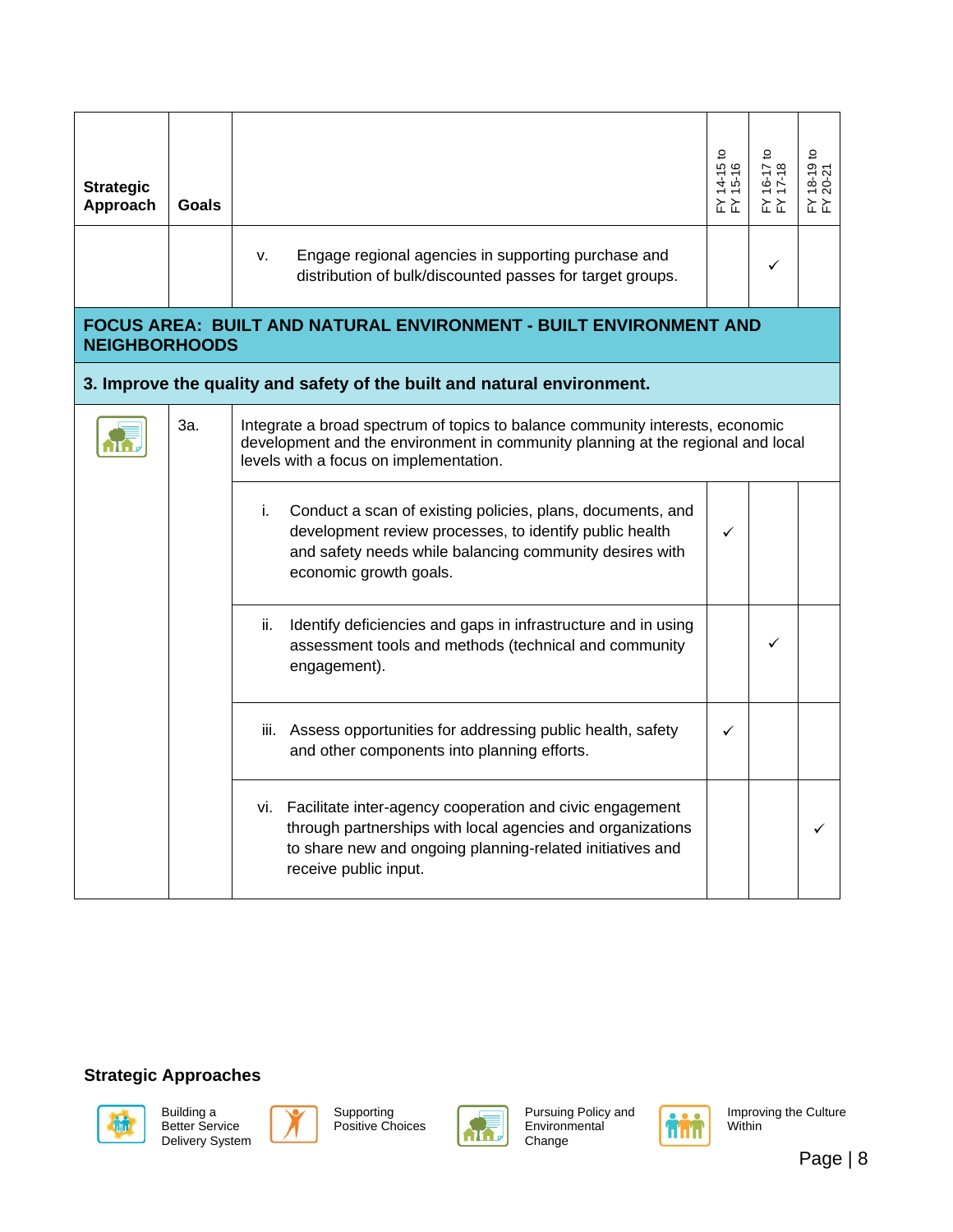| <b>Strategic</b><br>Approach | Goals |                                                                                                                                                                                                                                   | $14-15$ to<br>$15-16$                                                                                                                                                                                                                                                                                                                | $-41-9$<br>≿ ≿ | FY 18-19 to<br>FY 20-21 |  |
|------------------------------|-------|-----------------------------------------------------------------------------------------------------------------------------------------------------------------------------------------------------------------------------------|--------------------------------------------------------------------------------------------------------------------------------------------------------------------------------------------------------------------------------------------------------------------------------------------------------------------------------------|----------------|-------------------------|--|
|                              |       | 3b.                                                                                                                                                                                                                               | Improve planning, designing and maintaining parks.<br>Apply best practice methods related to health, safety and<br>i.<br>equitable access for siting, planning, designing and<br>maintaining parks and open spaces by broadening<br>community engagement and volunteer opportunities in<br>planning, maintenance and safety efforts. |                |                         |  |
|                              |       | Expand identification of park-poor communities as<br>ii.<br>measured by acreage, access levels, and facilities<br>through existing mapping and data sources.                                                                      | ✓                                                                                                                                                                                                                                                                                                                                    |                |                         |  |
|                              |       | Identify potential implementation and maintenance<br>iii.<br>approaches related to health, safety and equal access to<br>meet needs in park-poor communities, such as joint-use<br>arrangements, new developments, and financing. |                                                                                                                                                                                                                                                                                                                                      |                |                         |  |
|                              |       | 4. Create plans that address maintenance of existing public infrastructure.                                                                                                                                                       |                                                                                                                                                                                                                                                                                                                                      |                |                         |  |
|                              | 4a.   | Promote community-specific engagement around infrastructure and capital<br>improvements program budgeting and priorities.                                                                                                         |                                                                                                                                                                                                                                                                                                                                      |                |                         |  |
|                              |       | Engage community groups in a transparent process<br>i.<br>organized for planning and implementation of public work<br>projects as funding is available.                                                                           | ✓                                                                                                                                                                                                                                                                                                                                    |                |                         |  |
|                              |       | ii. Coordinate maintenance and future infrastructure<br>programs to identify needs, and potential funding<br>strategies.                                                                                                          |                                                                                                                                                                                                                                                                                                                                      | ✓              |                         |  |
|                              |       | iii. Strengthen and enhance plans for horizontal and vertical<br>infrastructure.                                                                                                                                                  |                                                                                                                                                                                                                                                                                                                                      |                |                         |  |
|                              |       | iv. Encourage community input on needed and desired<br>infrastructure improvements.                                                                                                                                               |                                                                                                                                                                                                                                                                                                                                      | ✓              |                         |  |







Supporting Positive Choices



Pursuing Policy and Environmental Change

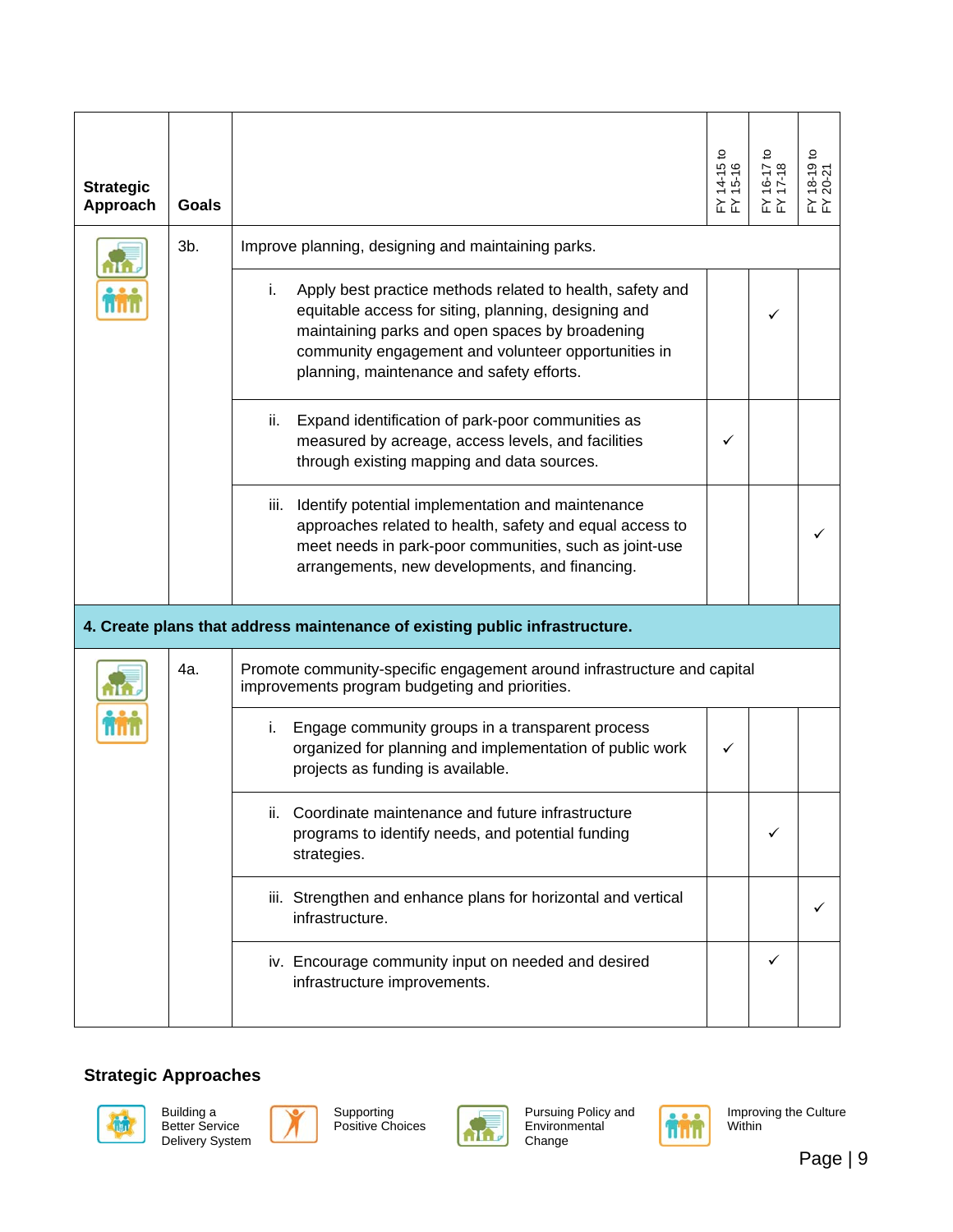| <b>Strategic</b><br>Approach | Goals                                                                           |                                                                                                                                                                                                | Զ<br>$14 - 15$<br>15-16 |              | $18-19$ to<br>20-21<br>≿ ≿ |  |  |  |  |  |
|------------------------------|---------------------------------------------------------------------------------|------------------------------------------------------------------------------------------------------------------------------------------------------------------------------------------------|-------------------------|--------------|----------------------------|--|--|--|--|--|
|                              |                                                                                 | <b>FOCUS AREA: BUILT ENVIRONMENT - HOUSING</b>                                                                                                                                                 |                         |              |                            |  |  |  |  |  |
|                              | 5. Support availability and affordability of housing for all community members. |                                                                                                                                                                                                |                         |              |                            |  |  |  |  |  |
|                              | 5a.                                                                             | Assess the region's ability to meet production goals assumed in regional plans.                                                                                                                |                         |              |                            |  |  |  |  |  |
|                              |                                                                                 | Bring together local jurisdictions, regional planning<br>Ĺ.<br>agencies and other stakeholders to review annual housing<br>production goals and compare with assumptions in<br>regional plans. | ✓                       |              |                            |  |  |  |  |  |
|                              |                                                                                 | ii. Identify gaps and opportunities in implementation of<br>regional plans.                                                                                                                    | ✓                       |              |                            |  |  |  |  |  |
|                              |                                                                                 | iii. Identify opportunities to maintain regional production of<br>housing consistent with regional planning assumptions.                                                                       |                         |              |                            |  |  |  |  |  |
|                              |                                                                                 | iv. Create a cross-departmental team within the County to<br>identify possibilities for greater accomplishments of goals.                                                                      |                         |              |                            |  |  |  |  |  |
|                              | 5b.                                                                             | Build new public-private partnerships to advance development.                                                                                                                                  |                         |              |                            |  |  |  |  |  |
|                              |                                                                                 | Share best practices between jurisdictions.<br>i.                                                                                                                                              | ✓                       | $\checkmark$ |                            |  |  |  |  |  |
|                              |                                                                                 | Explore and pursue new public-private partnerships to<br>ii.<br>advance development.                                                                                                           |                         |              |                            |  |  |  |  |  |
|                              |                                                                                 | iii.<br>Identify and implement best practices for filling gaps,<br>including financing options and retention of existing<br>affordable housing.                                                |                         | ✓            |                            |  |  |  |  |  |
|                              | 5c.                                                                             | Review local and State requirements for potential efficiencies in low-income housing<br>program delivery.                                                                                      |                         |              |                            |  |  |  |  |  |
|                              |                                                                                 | Share best practices of agencies to leverage resources.<br>j.                                                                                                                                  | ✓                       |              |                            |  |  |  |  |  |









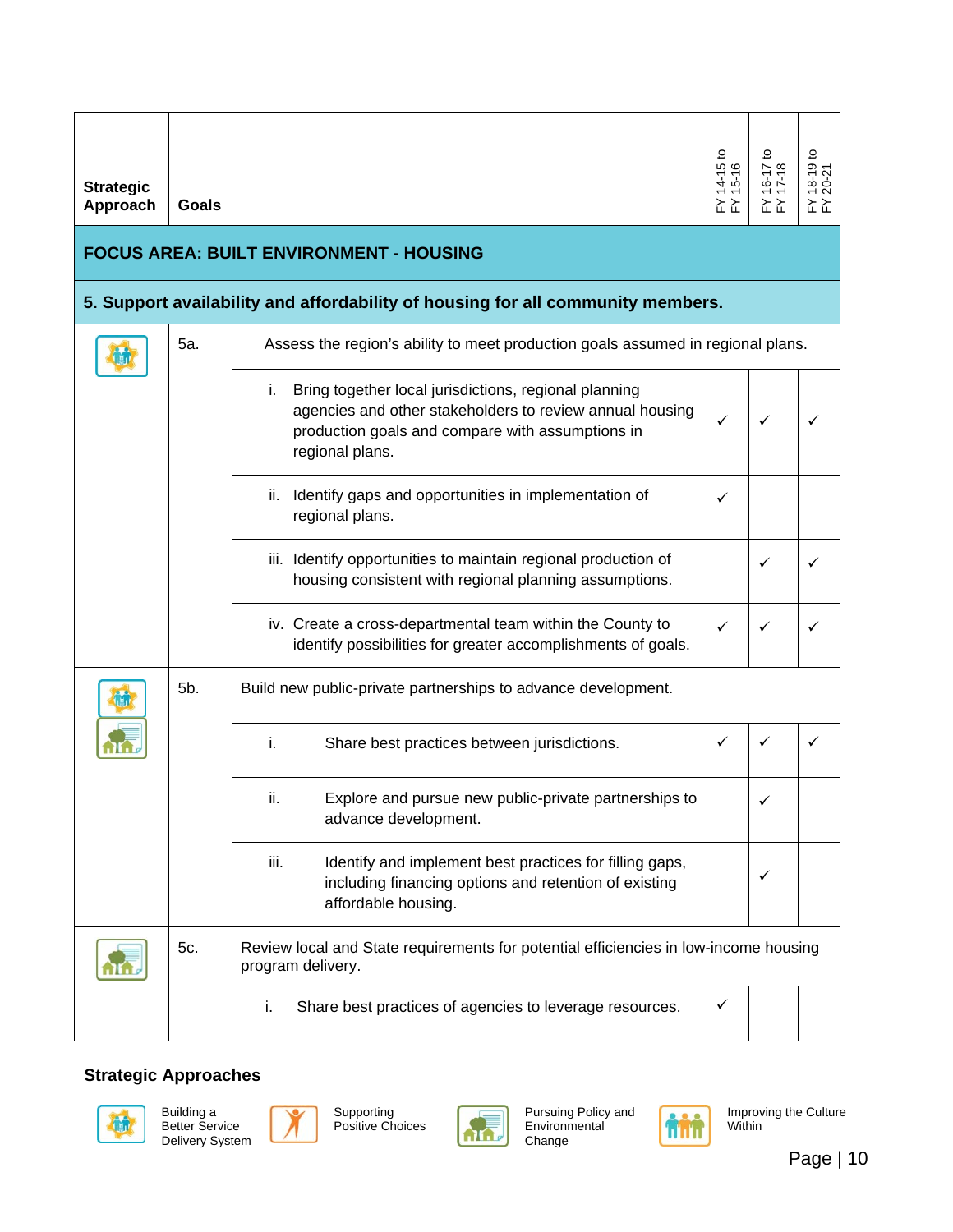| <b>Strategic</b><br>Approach                                                                         | Goals |                                                                                                                                                            | ₽<br>$14 - 151$<br>$15 - 16$<br>≿ ≿ | $6-1$<br>≿ ≿ | $8-19$ to<br>20-21<br>≿ ≿ |  |  |  |  |  |
|------------------------------------------------------------------------------------------------------|-------|------------------------------------------------------------------------------------------------------------------------------------------------------------|-------------------------------------|--------------|---------------------------|--|--|--|--|--|
|                                                                                                      |       | ii.<br>Identify requirements and potential changes needed in<br>regulations.                                                                               |                                     | ✓            |                           |  |  |  |  |  |
|                                                                                                      |       | iii.<br>Advocate for and implement identified regulatory changes.                                                                                          |                                     |              | ✓                         |  |  |  |  |  |
| 6. Create more accessible housing for seniors and people with disabilities to live<br>independently. |       |                                                                                                                                                            |                                     |              |                           |  |  |  |  |  |
|                                                                                                      | 6а.   | Promote the use of universal design principles in rehabilitating existing<br>homes/communities and building new communities.                               |                                     |              |                           |  |  |  |  |  |
|                                                                                                      |       | i.<br>Identify cost-effective design characteristics of universal<br>design.                                                                               | ✓                                   |              |                           |  |  |  |  |  |
|                                                                                                      |       | ii.<br>Define the type of supportive services needed in these<br>communities.                                                                              | ✓                                   | ✓            |                           |  |  |  |  |  |
|                                                                                                      |       | iii.<br>Create informational materials for developers and service<br>providers.                                                                            |                                     | ✓            | ✓                         |  |  |  |  |  |
|                                                                                                      |       | Review tax credit regulations / requirements for universal<br>İV.<br>design.                                                                               |                                     | ✓            |                           |  |  |  |  |  |
|                                                                                                      | 6b.   | Explore opportunities for expanding priorities (policies and programs) for local home<br>rehabilitation from aesthetics to accessibility/universal design. |                                     |              |                           |  |  |  |  |  |
|                                                                                                      |       | Update policies to allow consideration for future needs<br>i.<br>(e.g., "aging in place").                                                                 | $\checkmark$                        |              |                           |  |  |  |  |  |
|                                                                                                      | 6c.   | Identify candidate communities/neighborhoods that are best suited (housing,<br>transportation, services, etc.) for "age-in-place" and accessible design.   |                                     |              |                           |  |  |  |  |  |
|                                                                                                      |       | Research lessons learned from past and current efforts<br>i.<br>(both "naturally occurring" and planned), including<br>financing options.                  | ✓                                   |              |                           |  |  |  |  |  |
|                                                                                                      |       | Refine requirements to reduce costs and barriers to<br>ii.<br>building denser development near transit.                                                    |                                     | ✓            |                           |  |  |  |  |  |







Supporting Positive Choices



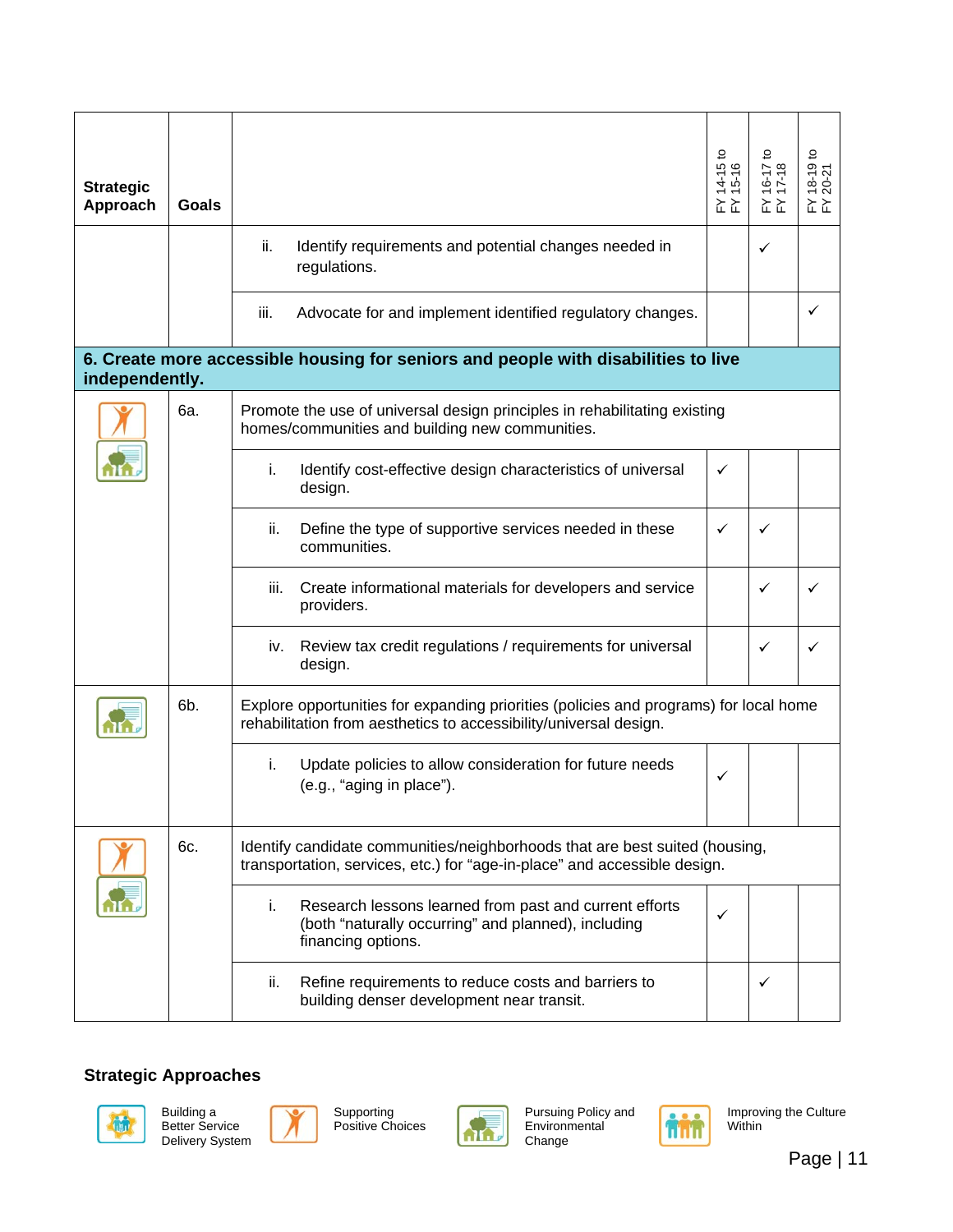| <b>Strategic</b><br>Approach | Goals |                                                                                                                                                 | ₽<br>$14-15t$<br>15-16 | 5 | 9t0<br>20-21<br>$\overline{6}$<br>≿ ≿ |
|------------------------------|-------|-------------------------------------------------------------------------------------------------------------------------------------------------|------------------------|---|---------------------------------------|
|                              |       | Educate public about "age-in-place" concepts.<br>iii.                                                                                           |                        | ✓ |                                       |
|                              |       | Focus on communities with significant areas of health<br>iv.<br>and social service disparity.                                                   |                        |   | ✓                                     |
|                              |       | 7. Expand crime-free multi-family projects linked to economic opportunities for residents.                                                      |                        |   |                                       |
|                              | 7a.   | Identify existing higher-density communities with high-crime.                                                                                   |                        |   |                                       |
|                              |       | Inventory data and map existing communities and types<br>i.<br>(e.g., multi-family and single-family neighborhoods).                            | ✓                      |   |                                       |
|                              |       | Define and prioritize needs and opportunities.<br>ii.                                                                                           |                        | ✓ |                                       |
|                              |       | Educate the public about higher-density communities as<br>iii.<br>safe communities.                                                             |                        |   |                                       |
|                              | 7b.   | Support programs that increase public safety and economic opportunity in identified<br>communities.                                             |                        |   |                                       |
|                              |       | Identify funding opportunities.<br>i.                                                                                                           |                        | ✓ |                                       |
|                              |       | Create and implement plans with partners (e.g., funding,<br>ii.<br>development, public safety, economic development,<br>social services, etc.). |                        |   | $\checkmark$                          |
|                              |       | Create new opportunities for property owners to invest in<br>iii.<br>higher-density communities with high-crime problems.                       |                        |   | ✓                                     |









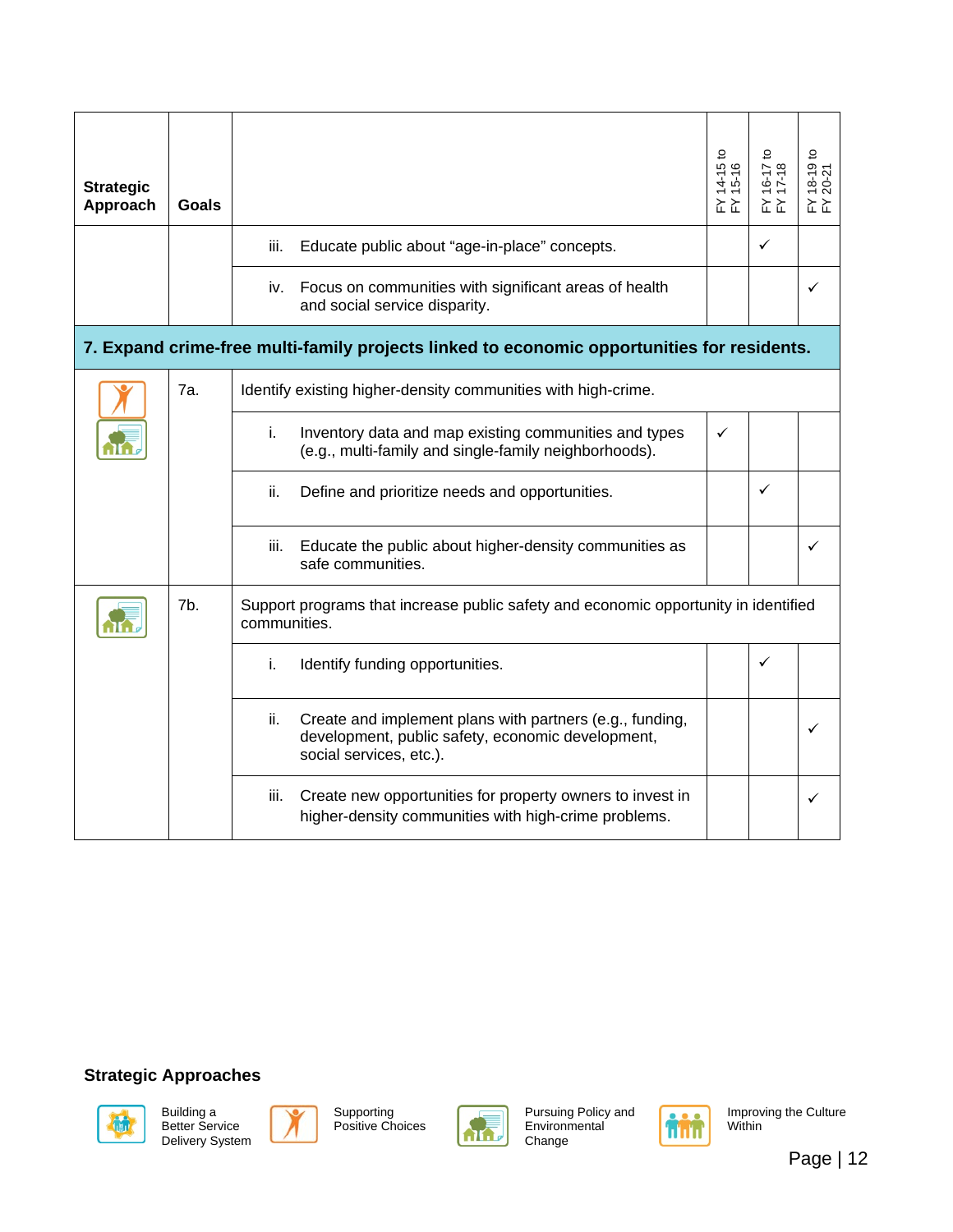| <b>Strategic</b><br>Approach                                                                                                      | Goals |                                                                                                                                                               | $14 - 15$<br>15-16 | $16 - 171$<br>$17 - 18$ | $\mathtt{S}$<br>$18-19$ t<br>20-21 |  |  |  |  |  |  |  |
|-----------------------------------------------------------------------------------------------------------------------------------|-------|---------------------------------------------------------------------------------------------------------------------------------------------------------------|--------------------|-------------------------|------------------------------------|--|--|--|--|--|--|--|
| <b>FOCUS AREA: BUILT AND NATURAL ENVIRONMENT - NATURAL ENVIRONMENT</b>                                                            |       |                                                                                                                                                               |                    |                         |                                    |  |  |  |  |  |  |  |
| 8. Enhance the quality of the natural environment through sustainability, pollution<br>prevention, and conservation of resources. |       |                                                                                                                                                               |                    |                         |                                    |  |  |  |  |  |  |  |
|                                                                                                                                   | 8a.   | Promote environmentally resilient communities that can prosper and residents can<br>enjoy clean parks, open spaces and water.                                 |                    |                         |                                    |  |  |  |  |  |  |  |
|                                                                                                                                   |       | Identify challenges and opportunities to complete habitat<br>i.<br>conservation goals.                                                                        |                    | ✓                       |                                    |  |  |  |  |  |  |  |
|                                                                                                                                   |       | Identify and implement opportunities for the preservation<br>ii.<br>of agricultural lands.                                                                    |                    | ✓                       |                                    |  |  |  |  |  |  |  |
|                                                                                                                                   |       | Promote innovative and cost-effective ways to engage<br>iii.<br>the community and reduce pollution from stormwater to<br>the region's recreational waterways. |                    |                         | ✓                                  |  |  |  |  |  |  |  |
|                                                                                                                                   | 8b.   | Achieve maximum feasible reductions in air contaminant emissions in order to protect<br>public health.                                                        |                    |                         |                                    |  |  |  |  |  |  |  |
|                                                                                                                                   |       | Investigate ways to reduce mobile emission sources to<br>i.<br>limit air pollution.                                                                           | ✓                  |                         |                                    |  |  |  |  |  |  |  |
|                                                                                                                                   |       | ii.<br>Identify priorities for implementation of strategies to<br>improve air quality.                                                                        |                    | ✓                       |                                    |  |  |  |  |  |  |  |
|                                                                                                                                   |       | Pursue grants and opportunities to advance air quality<br>iii.<br>goals.                                                                                      | ✓                  |                         |                                    |  |  |  |  |  |  |  |







Supporting Positive Choices



Pursuing Policy and Environmental Change

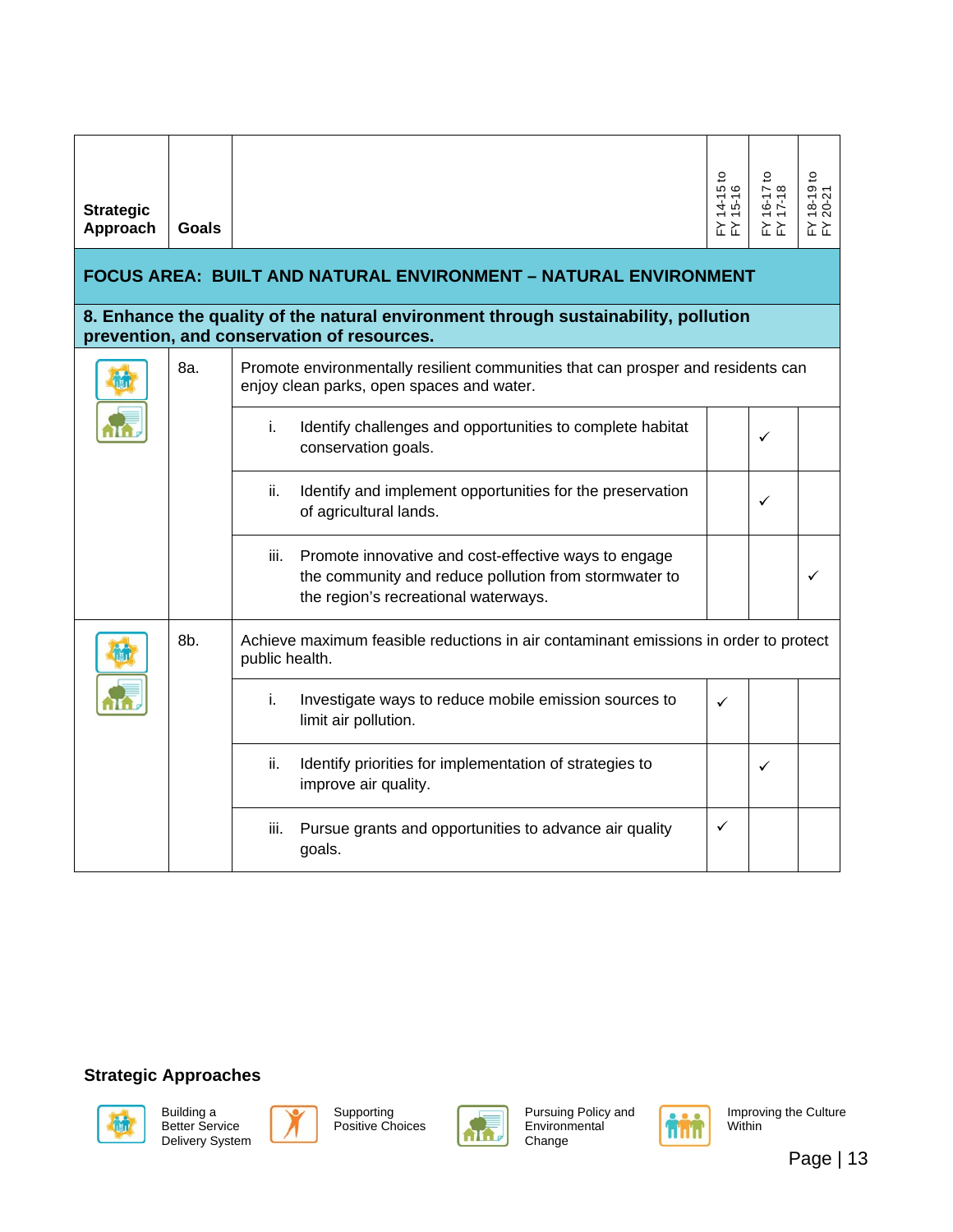| <b>Strategic</b><br>Approach               | <b>Goals</b> |                                                                                                                                                        | FY 14-15 to<br>FY 15-16 | $16 - 17$<br>17-18 | $(18-19)$ to<br>$(20-21)$ |  |  |  |  |  |
|--------------------------------------------|--------------|--------------------------------------------------------------------------------------------------------------------------------------------------------|-------------------------|--------------------|---------------------------|--|--|--|--|--|
| <b>FOCUS AREA: ENRICHMENT - CIVIC LIFE</b> |              |                                                                                                                                                        |                         |                    |                           |  |  |  |  |  |
|                                            |              | 9. Expand training and opportunities for community engagement and advocacy.                                                                            |                         |                    |                           |  |  |  |  |  |
|                                            | 9a.          | Provide hands-on training and education for residents in the region during all stages<br>of life.                                                      |                         |                    |                           |  |  |  |  |  |
|                                            |              | Identify "best practice" training programs available.<br>i.                                                                                            | ✓                       |                    |                           |  |  |  |  |  |
|                                            |              | Use approaches to develop a plan of action for<br>ii.<br>community identified issues.                                                                  |                         | ✓                  |                           |  |  |  |  |  |
|                                            |              | Leverage existing networks and connections of Resident<br>iii.<br>Leadership Academies (RLAs).                                                         | ✓                       |                    |                           |  |  |  |  |  |
|                                            |              | Scale up RLAs across the region to expand into emerging<br>IV.<br>issues impacting the community.                                                      |                         | ✓                  |                           |  |  |  |  |  |
|                                            |              | Diversify and expand participation in leadership training.<br>۷.                                                                                       | ✓                       |                    |                           |  |  |  |  |  |
|                                            | 9b.          | Increase access to and use of technology and the internet to promote community<br>engagement.                                                          |                         |                    |                           |  |  |  |  |  |
|                                            |              | Support the creation of more access to the internet using<br>i.<br>wireless technology in public buildings and spaces.                                 | ✓                       |                    |                           |  |  |  |  |  |
|                                            |              | Provide devices/technology to qualified families and<br>ii.<br>nonprofit organizations.                                                                | ✓                       |                    |                           |  |  |  |  |  |
|                                            |              | Support and promote responsive web design for use on<br>iii.<br>mobile devices.                                                                        | ✓                       |                    |                           |  |  |  |  |  |
|                                            |              | Develop a central clearinghouse www.livewellsd.org of<br>iv.<br>information, engagement tools, resources and<br>opportunities for Live Well San Diego. | ✓                       |                    |                           |  |  |  |  |  |







Supporting Positive Choices



Pursuing Policy and Environmental Change

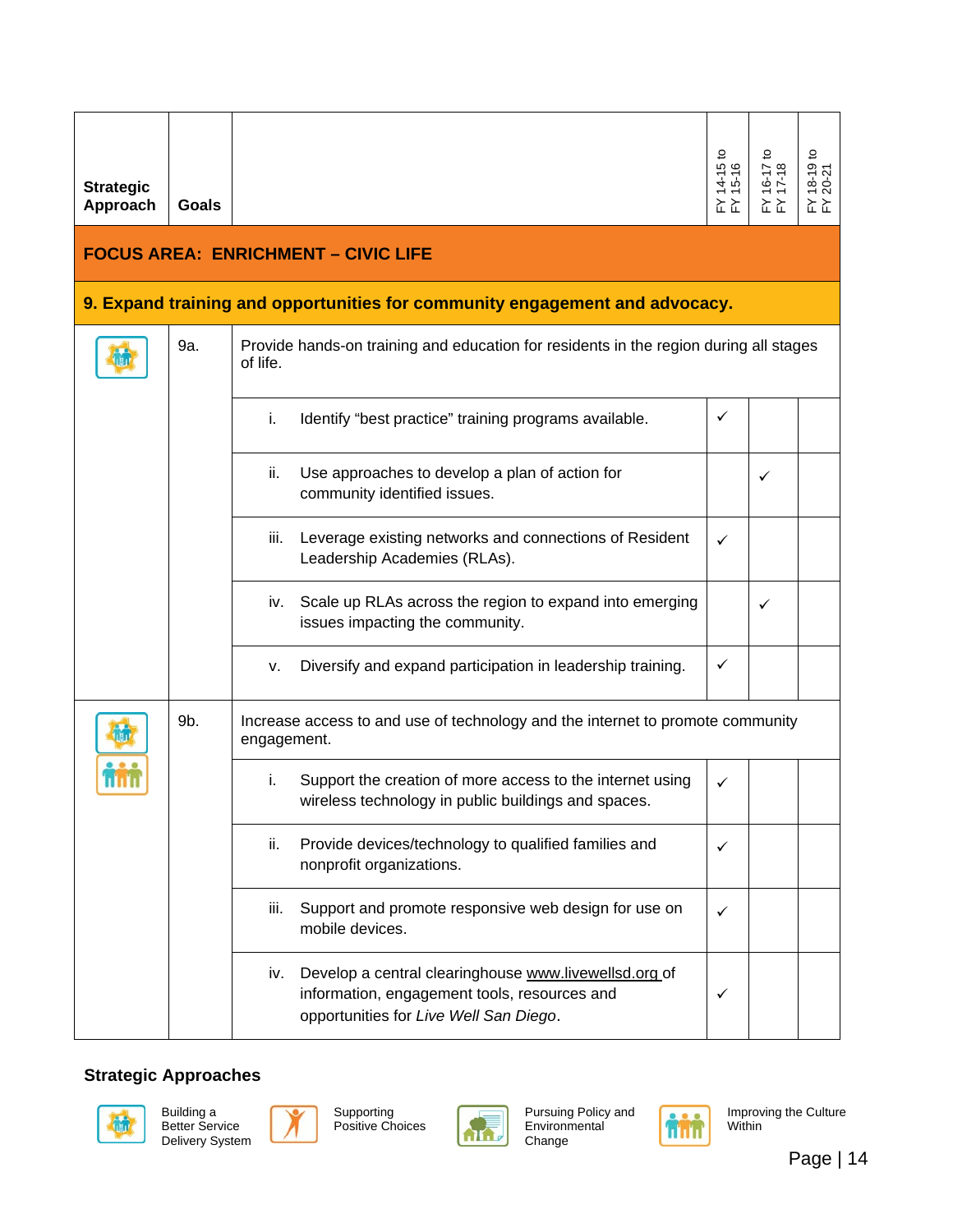| <b>Strategic</b><br>Approach | Goals   |                                                                                                                                                                                                                                                       | 요<br>$14-151$<br>$15-16$ | $16-17$<br>$17-18$ | $18-19$ to<br>20-21 |
|------------------------------|---------|-------------------------------------------------------------------------------------------------------------------------------------------------------------------------------------------------------------------------------------------------------|--------------------------|--------------------|---------------------|
|                              | 9c.     | Encourage expanded feedback and input across issue areas.                                                                                                                                                                                             |                          |                    |                     |
|                              |         | Link to the San Diego Foundation's initiatives and models<br>i.<br>to educate and engage residents in issues that are facing<br>the region.                                                                                                           | ✓                        |                    |                     |
|                              |         | ii.<br>Identify shared priorities across stakeholder groups, and<br>focus interests on issue areas.                                                                                                                                                   |                          | ✓                  |                     |
|                              |         | iii.<br>Organize closer coordination and actions.                                                                                                                                                                                                     |                          | ✓                  |                     |
|                              |         | iv. Facilitate inter-agency cooperation and civic engagement<br>through partnerships with local agencies and<br>organizations to share new and ongoing planning-related<br>initiatives and receive public input.                                      |                          | ✓                  |                     |
|                              | 9d.     | Communicate success stories about community engagement and advocacy efforts.                                                                                                                                                                          |                          |                    |                     |
|                              |         | Publicize success stories through traditional and social<br>i.<br>media outlets.                                                                                                                                                                      | ✓                        |                    |                     |
|                              |         | 10. Increase access to and participation in the election process.                                                                                                                                                                                     |                          |                    |                     |
|                              | $10a$ . | Mitigate challenges to the voter registration process.                                                                                                                                                                                                |                          |                    |                     |
| <b>ATA</b>                   |         | Work with volunteers and community-based<br>i.<br>organizations to identify needs and increase voter<br>registration.                                                                                                                                 |                          |                    |                     |
|                              |         | Identify and develop strategies to address potential<br>ii.<br>challenges, including application submittal accuracy,<br>community knowledge and awareness, voter<br>movement/relocation, cultural expectations, and the<br>growing senior population. | ✓                        |                    |                     |







Supporting Positive Choices



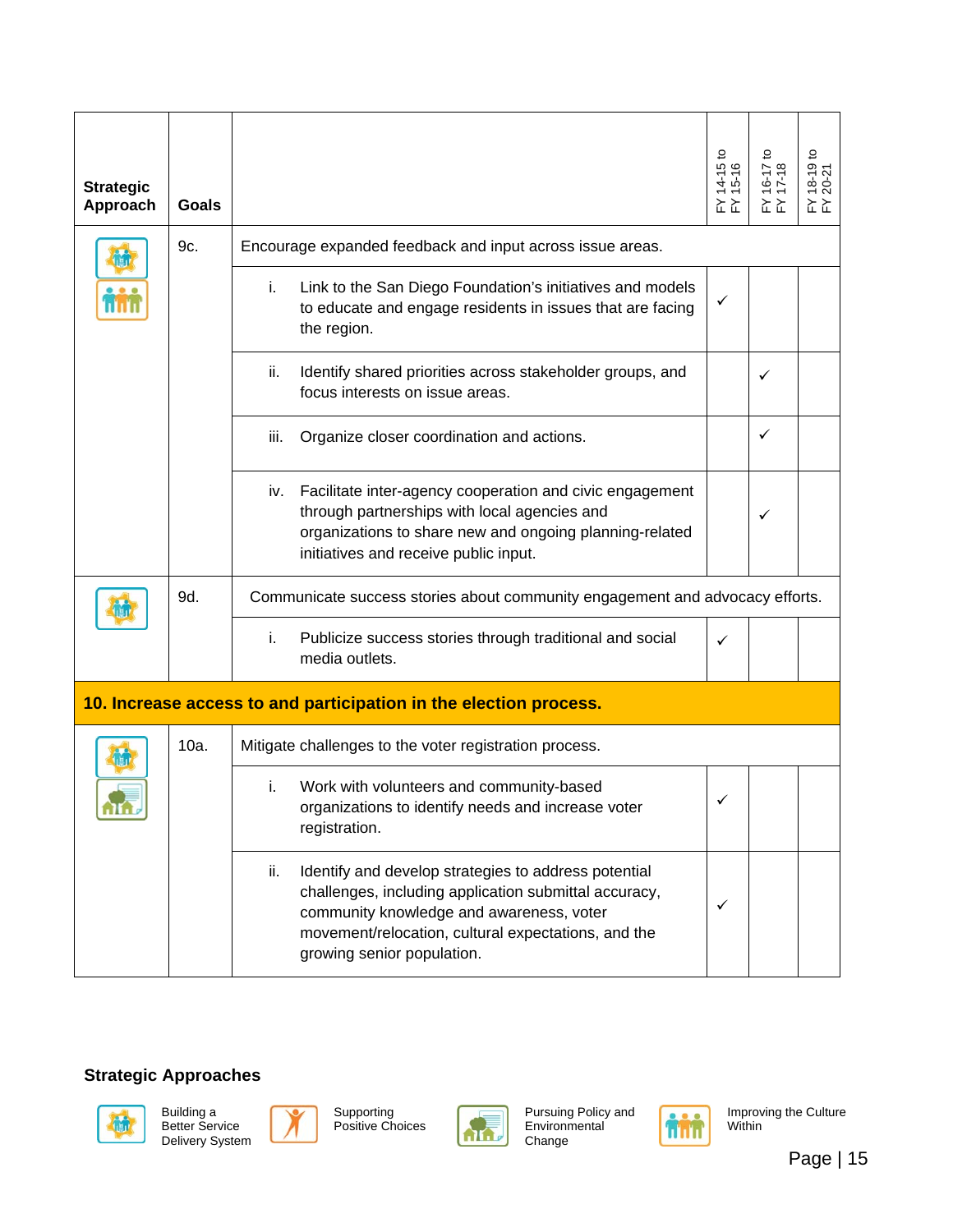| <b>Strategic</b><br>Approach | Goals   |                                                                                                                                                                                                | $14-15$ to<br>15-16<br>≿ ≿ | $16-1$<br>≿ ≿ | $18-19$ to<br>20-21<br>≿ ≿ |  |  |
|------------------------------|---------|------------------------------------------------------------------------------------------------------------------------------------------------------------------------------------------------|----------------------------|---------------|----------------------------|--|--|
|                              |         | Strengthen communication channels and methods with<br>iii.<br>new citizens to support voter registration.                                                                                      | ✓                          |               |                            |  |  |
|                              |         | Work with advisory boards (e.g., Language Advisory<br>IV.<br>Committee, Voter Accessibility Advisory Committee, etc.)<br>to remove barriers.                                                   | ✓                          |               |                            |  |  |
|                              | $10b$ . | Market and communicate the various available methods to register and vote.                                                                                                                     |                            |               |                            |  |  |
|                              |         | i.<br>Leverage regional County resources to provide consistent<br>messaging and outreach regarding voter registration.                                                                         |                            | ✓             |                            |  |  |
|                              |         | Work with local media to provide consistent messaging<br>ii.<br>and voter education about vote-by-mail, on-line<br>registration, etc.                                                          |                            | ✓             |                            |  |  |
|                              | 10c.    | Support school-based curriculum regarding elections and voting process.                                                                                                                        |                            |               |                            |  |  |
|                              |         | i.<br>Partner with school districts to develop activities and<br>lesson plans that facilitate an environment that celebrates<br>registering to vote and engaging in the democratic<br>process. |                            |               | ✓                          |  |  |
|                              |         | ii.<br>Increase the number of student poll workers.                                                                                                                                            |                            |               | ✓                          |  |  |
| <b>LET</b>                   | 10d.    | Increase the number of poll workers.                                                                                                                                                           |                            |               |                            |  |  |
|                              |         | Develop an outreach strategy to increase volunteer<br>i.<br>opportunities at the polls.                                                                                                        | ✓                          |               |                            |  |  |
|                              |         | Expand partnerships with organizations that work with<br>ii.<br>persons with Limited English Proficiency (LEP) in order to<br>recruit bilingual poll workers.                                  | ✓                          |               |                            |  |  |
|                              |         | Develop a business-focused poll worker recruitment<br>iii.<br>program.                                                                                                                         | ✓                          |               |                            |  |  |







Supporting Positive Choices



Pursuing Policy and Environmental Change

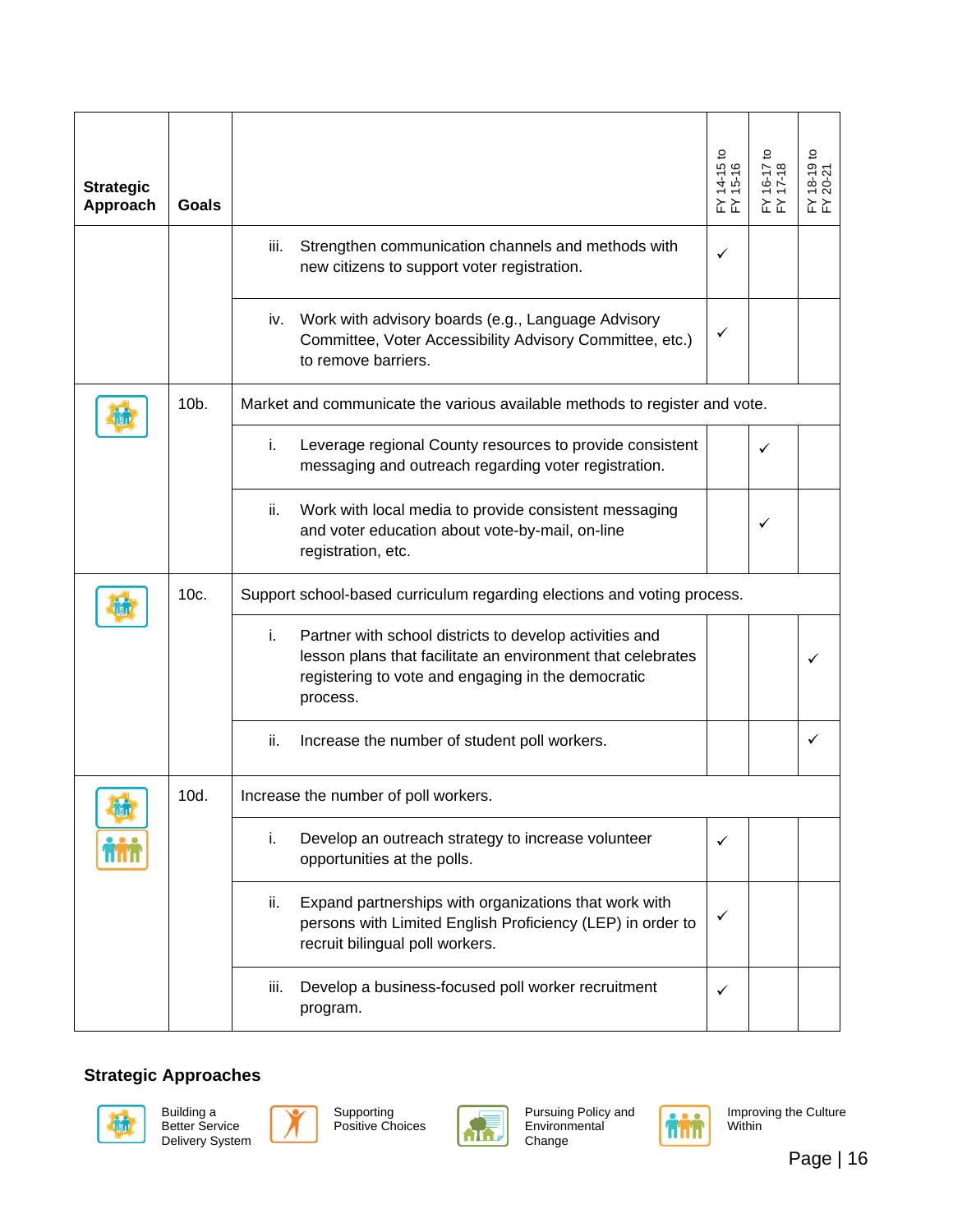| <b>Strategic</b><br>Approach | Goals |                                                                                                                                      | $14-15$ to<br>15-16 | $16 - 17$ | $18-19$ to<br>20-21 |
|------------------------------|-------|--------------------------------------------------------------------------------------------------------------------------------------|---------------------|-----------|---------------------|
|                              |       | 11. Strengthen the quality, functionality and impact of the volunteer system.                                                        |                     |           |                     |
|                              | 11a.  | Identify critical needs/areas for volunteer support.                                                                                 |                     |           |                     |
|                              |       | i.<br>Review existing research on needs (topics, cultural, skills,<br>outreach, etc.).                                               | ✓                   |           |                     |
|                              |       | ii.<br>Prioritize opportunities for volunteer needs.                                                                                 | ✓                   |           |                     |
|                              |       | Engage leaders and resources to strengthen the<br>iii.<br>volunteer system in the region.                                            | ✓                   |           |                     |
|                              | 11b.  | Develop a regional network of volunteer organizations and opportunities.                                                             |                     |           |                     |
|                              |       | i.<br>Convene regional leaders to define the opportunities,<br>scope, scale, best practices and leadership of a regional<br>network. |                     | ✓         |                     |
|                              |       | Strengthen the County's connection to major<br>ii.<br>organizations to share volunteer opportunities and<br>requests.                |                     | ✓         |                     |
|                              | 11c.  | Enhance the County's volunteer program.                                                                                              |                     |           |                     |
|                              |       | i.<br>Assess the needs and capacity of each department to<br>utilize volunteers.                                                     | ✓                   |           |                     |
|                              |       | Share "best practices" through seminars, SharePoint and<br>ii.<br>resources between departments.                                     | ✓                   |           |                     |
|                              |       | Develop a dynamic centralized volunteer application and<br>iii.<br>referrals system.                                                 |                     | ✓         |                     |
|                              |       | Identify and market "job descriptions" for volunteers in<br>İV.<br>each department.                                                  |                     | ✓         |                     |







Supporting Positive Choices



Pursuing Policy and Environmental Change

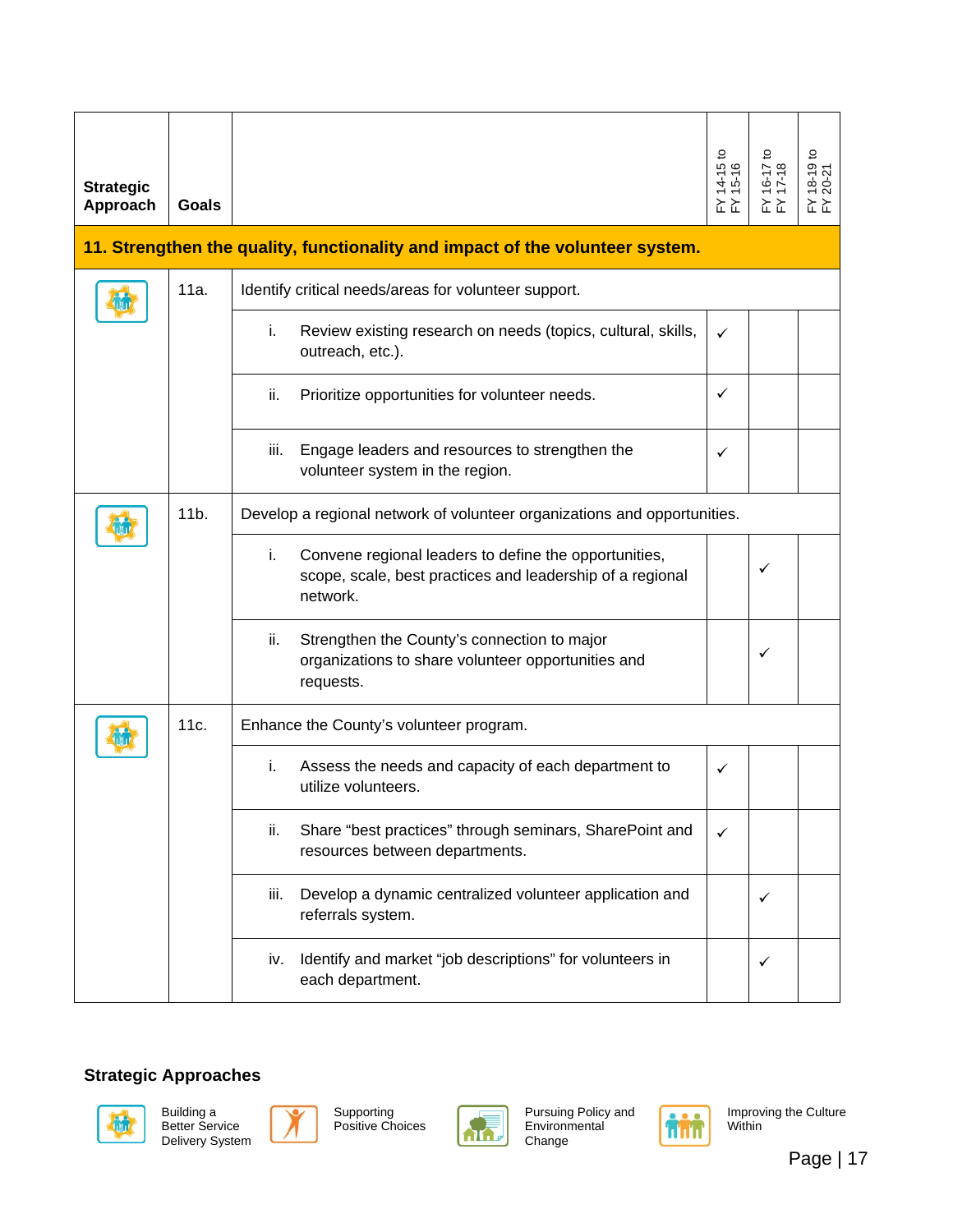| <b>Strategic</b><br>Approach | Goals |                                                                                                                                                                                     | ₽<br>$14 - 151$<br>$15 - 16$<br>≿ ≿ | <u>ای</u><br>≿≿ | $\overline{c}$<br>$18 - 19$<br>20-21<br>≿ ≿ |
|------------------------------|-------|-------------------------------------------------------------------------------------------------------------------------------------------------------------------------------------|-------------------------------------|-----------------|---------------------------------------------|
|                              |       | Collaborate with retired employees and Employee<br>V.<br>Resource Groups to promote volunteerism.                                                                                   | ✓                                   |                 |                                             |
|                              |       | Identify and support volunteer opportunities for targeted<br>vi.<br>populations (e.g., military/veterans, disabled, law<br>enforcement/court-ordered referral, back-to-work, etc.). |                                     | ✓               |                                             |
|                              |       | <b>FOCUS AREA: ENRICHMENT - COMMUNITY ACTIVITIES</b>                                                                                                                                |                                     |                 |                                             |
|                              |       | 12. Expand the use of existing civic spaces for community needs and activities                                                                                                      |                                     |                 |                                             |
|                              | 12a.  | Expand locations for community-based gathering, active-living programs and<br>services.                                                                                             |                                     |                 |                                             |
|                              |       | j.<br>Identify existing and potential available public spaces.                                                                                                                      | ✓                                   |                 |                                             |
|                              |       | ii.<br>Review and update, as necessary, use policies.                                                                                                                               |                                     | ✓               |                                             |
|                              |       | Publicize availability of available spaces and associated<br>iii.<br>requirements for use.                                                                                          |                                     |                 | ✓                                           |
|                              |       | 13. Advance the arts, culture, and creative community throughout the region.                                                                                                        |                                     |                 |                                             |

| 13a. | Increase connectedness, collaborations, technical assistance, advocacy, resource,<br>and leadership infrastructure throughout the region. |  |  |
|------|-------------------------------------------------------------------------------------------------------------------------------------------|--|--|
|      | Research and recommend a model for arts coordination<br>suited to the regional context and needs.                                         |  |  |
|      | Identify and secure resources for regional coordination<br>ii.<br>and infrastructure.                                                     |  |  |









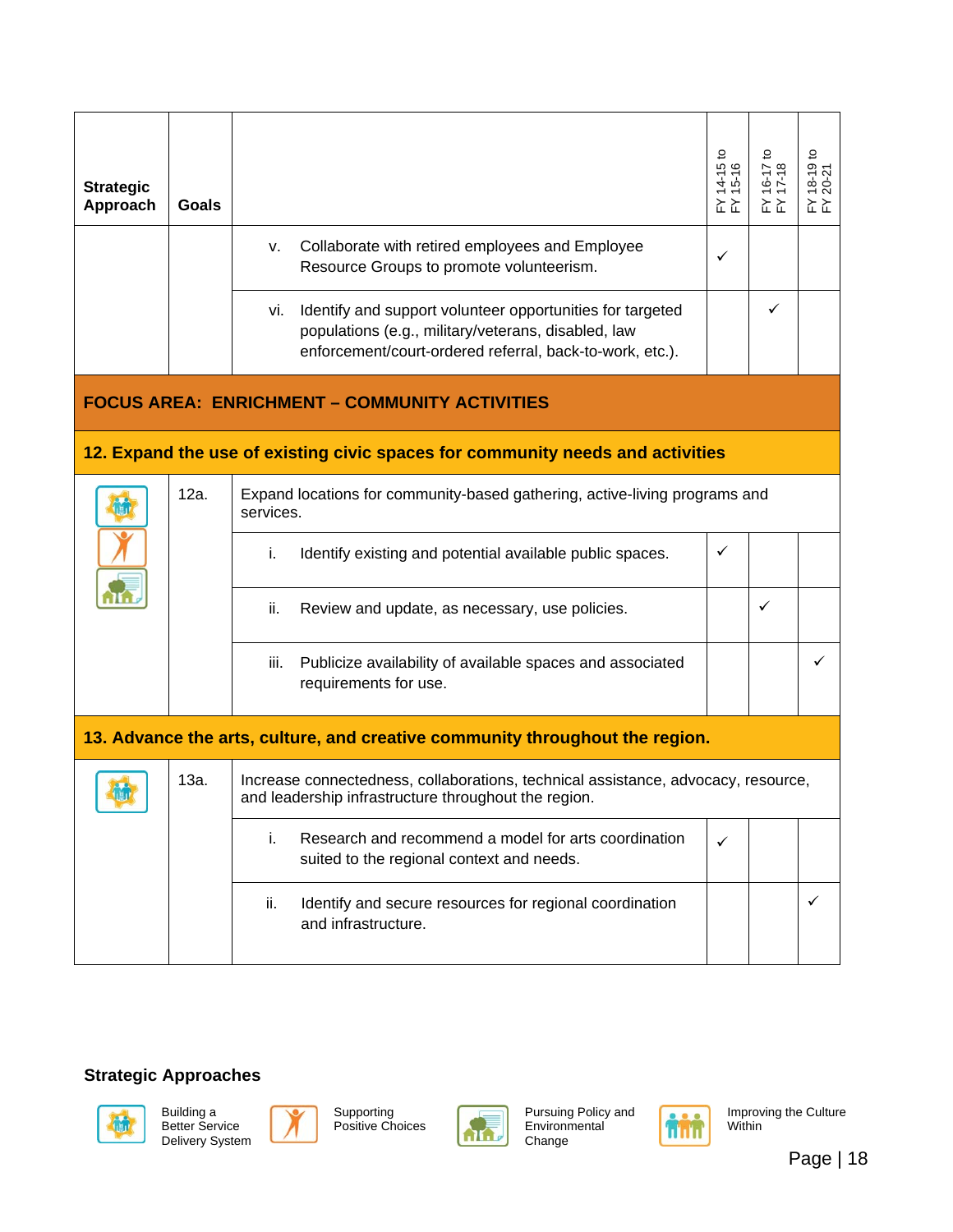| <b>Strategic</b><br>Approach | Goals |                                                                                                                                                                                                                | $14-15$ to<br>$15-16$ | $16 - 17$ | $^{18-19}$ to<br>$^{20-21}$<br>≿ ≿ |
|------------------------------|-------|----------------------------------------------------------------------------------------------------------------------------------------------------------------------------------------------------------------|-----------------------|-----------|------------------------------------|
|                              | 13b.  | Increase opportunities to deepen and broaden education, access, outreach and<br>participation in the arts for people of all backgrounds, ages, and abilities.                                                  |                       |           |                                    |
|                              |       | Understand existing arts participation and education<br>i.<br>patterns throughout the region via organizations' data.                                                                                          | ✓                     |           |                                    |
|                              |       | Develop school and after-school-based opportunities<br>ii.<br>through development of "artists as educators" (e.g.,<br>Collaborations: Teachers and Artists, Turn Around, and<br>Arts Empower).                 |                       | ✓         |                                    |
|                              |       | FOCUS AREA: PROSPERITY, ECONOMY AND EDUCATION - WORKFORCE                                                                                                                                                      |                       |           |                                    |
|                              |       | 14. Expand collaboration among workforce planning, education, community-based<br>organizations, and government agencies' workforce development strategies.                                                     |                       |           |                                    |
|                              | 14a.  | Encourage key stakeholders to convene and coordinate on long-range future<br>workforce plans, conduct regional evaluation on how the education community is<br>preparing future generations for the workforce. |                       |           |                                    |
|                              |       | i.<br>Convene stakeholders to review data, opportunities,<br>needs and priority areas for action.                                                                                                              | ✓                     |           |                                    |
|                              |       | Discuss needs for future generations to obtain four-year<br>ii.<br>college degrees, and the ability of the existing systems to<br>prepare for and meet that demand.                                            |                       |           | ✓                                  |
|                              |       | Provide information and best practices to public and<br>iii.<br>private training developers as they develop and spread<br>future curriculum                                                                    |                       |           | ✓                                  |

|          |                   | Tutule curriculum.                                                                                                 |  |  |  |  |
|----------|-------------------|--------------------------------------------------------------------------------------------------------------------|--|--|--|--|
| <b>M</b> | 14 <sub>b</sub> . | Expand the "Navigators" model (focusing on training, job search, and employment) to<br>support key growth sectors. |  |  |  |  |
|          |                   | Stakeholders to assess alignment with community<br>colleges' vocational programs.                                  |  |  |  |  |









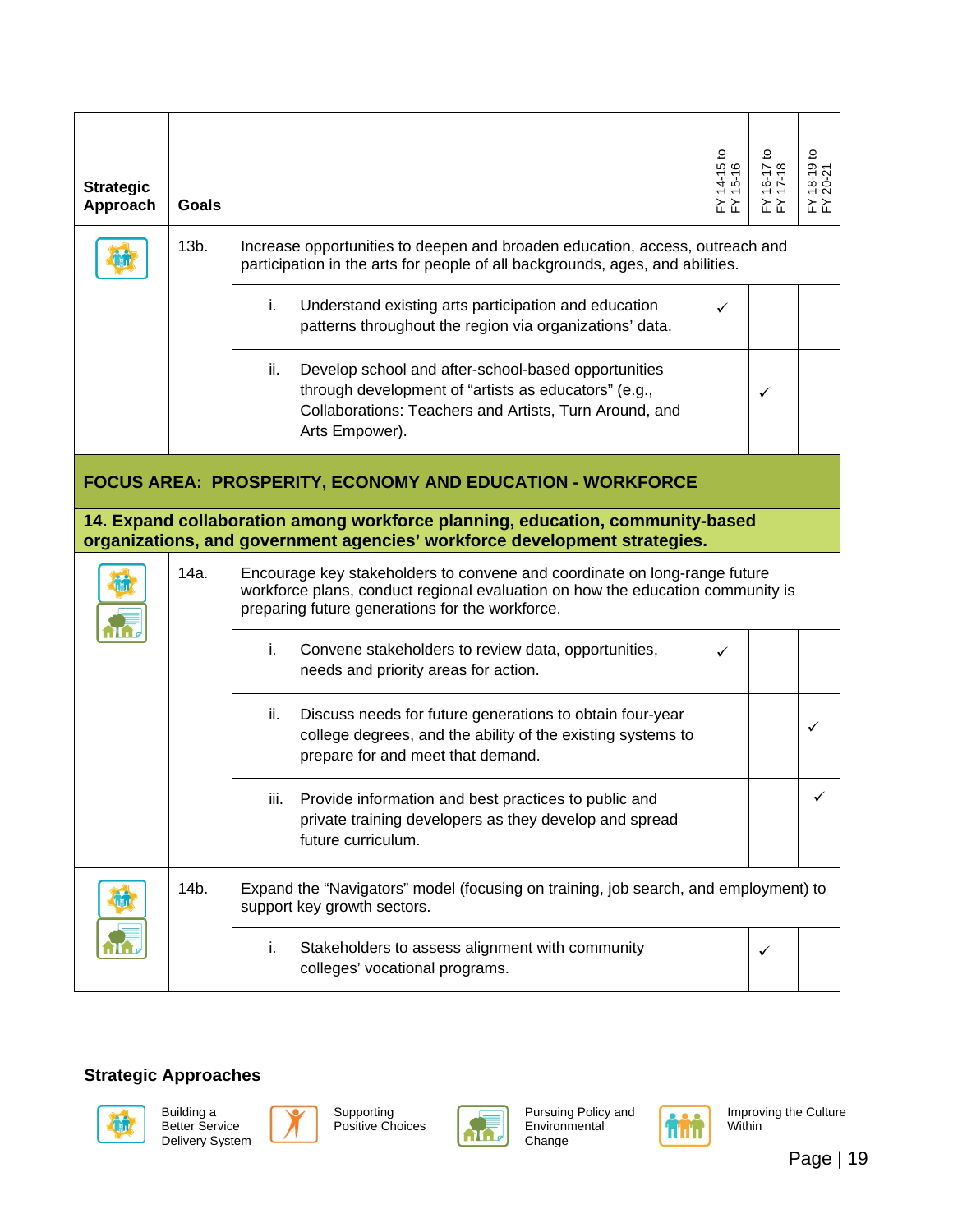| <b>Strategic</b><br>Approach | Goals |                                                                                                                                                                                                              | $14-151$<br>$15-16$ |   | $\mathtt{S}$<br>$18 - 191$<br>$20 - 21$ |
|------------------------------|-------|--------------------------------------------------------------------------------------------------------------------------------------------------------------------------------------------------------------|---------------------|---|-----------------------------------------|
|                              |       | Apply "Navigators" model to two- and four-year higher<br>ii.<br>education pathways, including partnerships with<br>universities, community college and major employers.                                      | ✓                   |   |                                         |
|                              | 14c.  | Provide opportunities at secondary school and for college level students to learn<br>about careers in the public sector.                                                                                     |                     |   |                                         |
|                              |       | Promote County internships and student worker<br>i.<br>programs at high school, community college and<br>university levels in the region.                                                                    |                     |   |                                         |
|                              |       | Foster internal growth within the County through<br>ii.<br>programs to promote advancement and career pathways<br>(mentoring and training programs).                                                         | ✓                   |   |                                         |
|                              |       | Engage high school and junior high school students<br>iii.<br>through use of career fairs and education/speaking<br>opportunities to educate them on careers and the<br>importance of public administration. | ✓                   |   |                                         |
|                              | 14d.  | Utilize the County as a test platform for ideas that can be used by other entities.                                                                                                                          |                     |   |                                         |
|                              |       | i.<br>Identify opportunities, such as the Kaiser Kiosk (which is<br>part of the County's wellness program), for the County to<br>test innovative ideas for its workforce.                                    |                     | ✓ |                                         |
|                              |       | 15. Create pathways to careers.                                                                                                                                                                              |                     |   |                                         |
|                              | 15a.  | Educate middle and high school students and their parents on how to channel their<br>passions into career pathways.                                                                                          |                     |   |                                         |
|                              |       | i.<br>Identify targets, including students, interests/passions,                                                                                                                                              |                     |   |                                         |

|     | Identify targets, including students, interests/passions,<br>and industries.          |  |
|-----|---------------------------------------------------------------------------------------|--|
| ii. | Provide engagement opportunities through tours, panels,<br>shadowing and mentorships. |  |









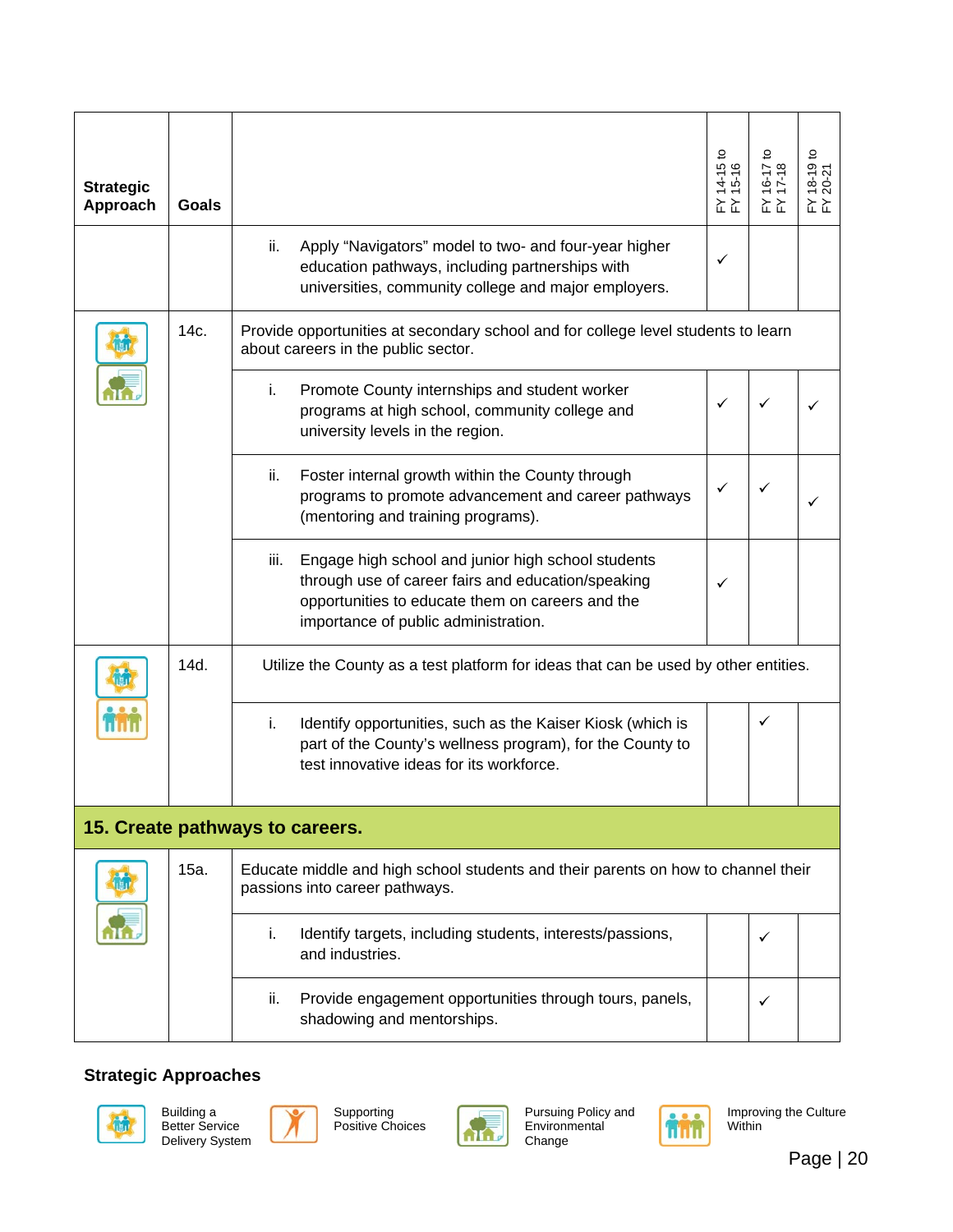| <b>Strategic</b><br>Approach | Goals |                                                                                                                                                                                                                                                                 | $14 - 151$<br>$15 - 16$ | $18-19$ to<br>$20-21$ |
|------------------------------|-------|-----------------------------------------------------------------------------------------------------------------------------------------------------------------------------------------------------------------------------------------------------------------|-------------------------|-----------------------|
|                              | 15b.  | Explore opportunities to create advanced manufacturing pathways for new veterans<br>in aerospace, marine and land robotics.                                                                                                                                     |                         |                       |
|                              |       | Engage target businesses to remove barriers and create<br>İ.<br>flexibility in certification requirements.                                                                                                                                                      |                         |                       |
|                              |       | Develop targeted training curricula and internships, as<br>ii.<br>needed, to bridge certification gaps.                                                                                                                                                         |                         |                       |
|                              | 15c.  | Reduce barriers to providing internship opportunities.                                                                                                                                                                                                          |                         |                       |
|                              |       | i.<br>Convene stakeholders to inventory internship<br>opportunities throughout the region.                                                                                                                                                                      | ✓                       |                       |
|                              |       | Identify and review issues, opportunities, needs and<br>ii.<br>priority areas for action.                                                                                                                                                                       |                         |                       |
|                              |       | Identify opportunities and advocate for changes to<br>iii.<br>internship policies and structure through colleges,<br>schools, businesses and legislative change.                                                                                                |                         |                       |
|                              |       | iv. Publicize internship opportunities in the region.                                                                                                                                                                                                           |                         | ✓                     |
|                              |       | 16. Strengthen community members' literacy to support stable families.                                                                                                                                                                                          |                         |                       |
|                              | 16a.  | Expand literacy programs to libraries, community and recreation centers.                                                                                                                                                                                        |                         |                       |
|                              |       | Inventory and publicize existing resources for training and<br>i.<br>literacy support.                                                                                                                                                                          | ✓                       |                       |
|                              |       | ii.<br>Identify opportunities to leverage existing programs (e.g.,<br>Libraries Empower All to Read Now, English as a Second<br>Language, health, San Diego Saves, Money Talks for<br>Teens, and Financial Caregiving for Aging Parents,<br>citizenship, etc.). | ✓                       |                       |







Supporting Positive Choices



Pursuing Policy and Environmental Change

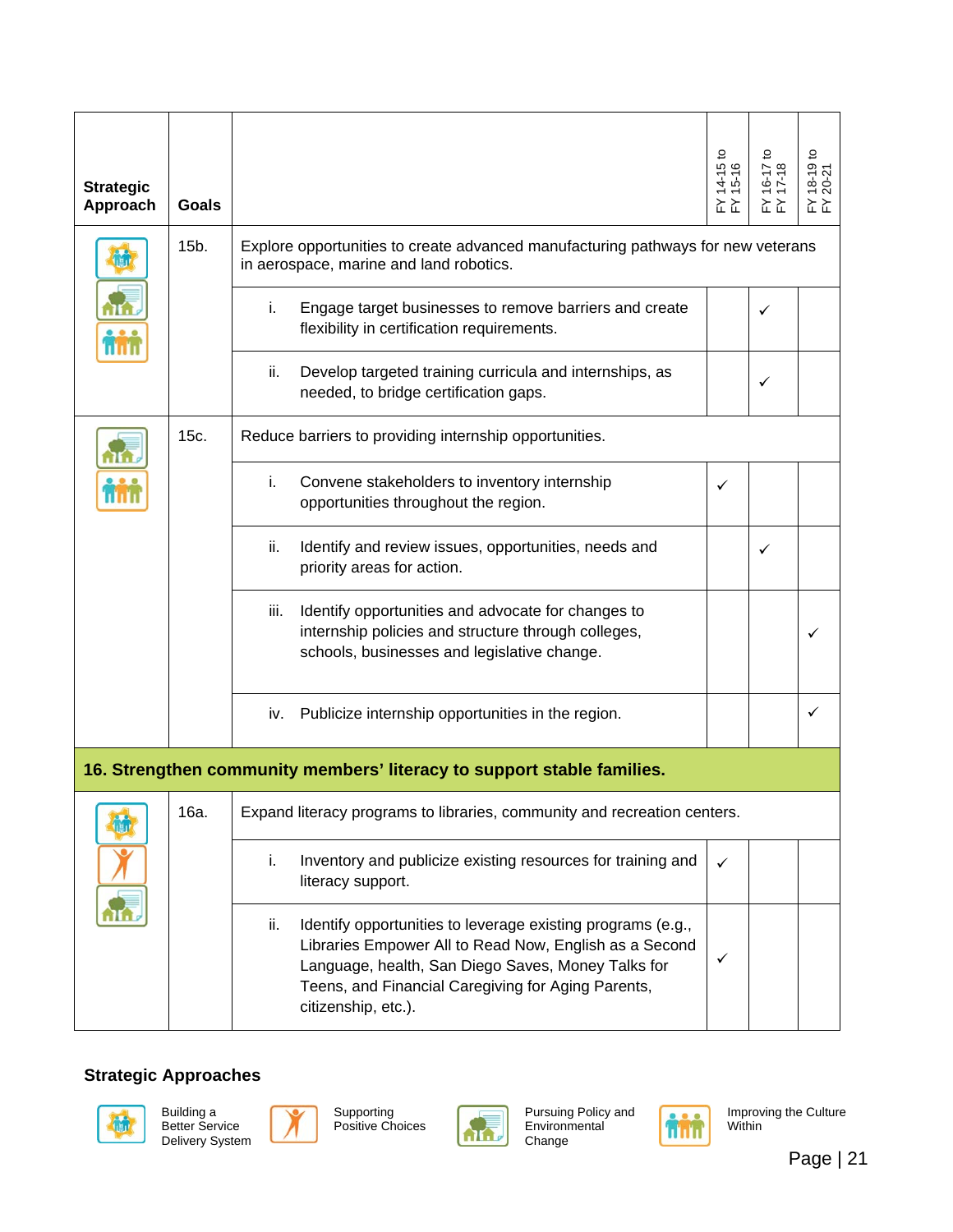| <b>Strategic</b><br>Approach | Goals |                                                                                                                                                                                                                                                   | ೆ<br>$14-15t$<br>15-16<br>≿≿ | ₽<br>$16 - 17$<br>17-18<br>≿∑ | $\frac{18-19}{20-21}$<br>≿ ≿ |
|------------------------------|-------|---------------------------------------------------------------------------------------------------------------------------------------------------------------------------------------------------------------------------------------------------|------------------------------|-------------------------------|------------------------------|
|                              |       | Identify efficiencies or additional ways to increase<br>iii.<br>outreach of these programs, building coalitions around<br>the topics and supporting events to promote goals.                                                                      |                              | ✓                             |                              |
|                              |       | Support expansion of training programs at County<br>İV.<br>facilities that serve as community spaces, focusing on<br>how parents can develop or improve upon their own<br>literacy and to pass literacy skills onto their children.               |                              | ✓                             |                              |
|                              | 16b.  | Convene regional leaders to conduct outreach and educate employers/employees<br>about best practices available to increase participation in retirement savings and<br>other programs (e.g., planning, literacy and engagement, etc.).             |                              |                               |                              |
|                              |       | Review results from a pilot program (part of SD Saves)<br>i.<br>that promotes savings for first-time employees through<br>goal-setting and enrollment in automatic payroll<br>deductions into a savings account (during employee<br>orientation). | ✓                            |                               |                              |
|                              |       | Use lessons learned from the pilot program, increase<br>ii.<br>outreach to willing employers and first-time employees to<br>expand outreach and education materials.                                                                              |                              |                               |                              |
|                              |       | Inventory and publicize available low-income and first-<br>iii.<br>time home buying programs.                                                                                                                                                     |                              | ✓                             |                              |
|                              | 16c.  | Develop family opportunities in after-school programs to support stable families and<br>future workforce development.                                                                                                                             |                              |                               |                              |
|                              |       | Identify ways to model 4H and other community clubs,<br>i.<br>and other organizations to increase support and<br>participation.                                                                                                                   | ✓                            |                               |                              |
|                              |       | Inventory organizations that support stable families and<br>ii.<br>build coalitions to increase subject matters to include a<br>variety of financial, health, science or other programs.                                                          |                              |                               |                              |







Supporting Positive Choices



Pursuing Policy and Environmental Change

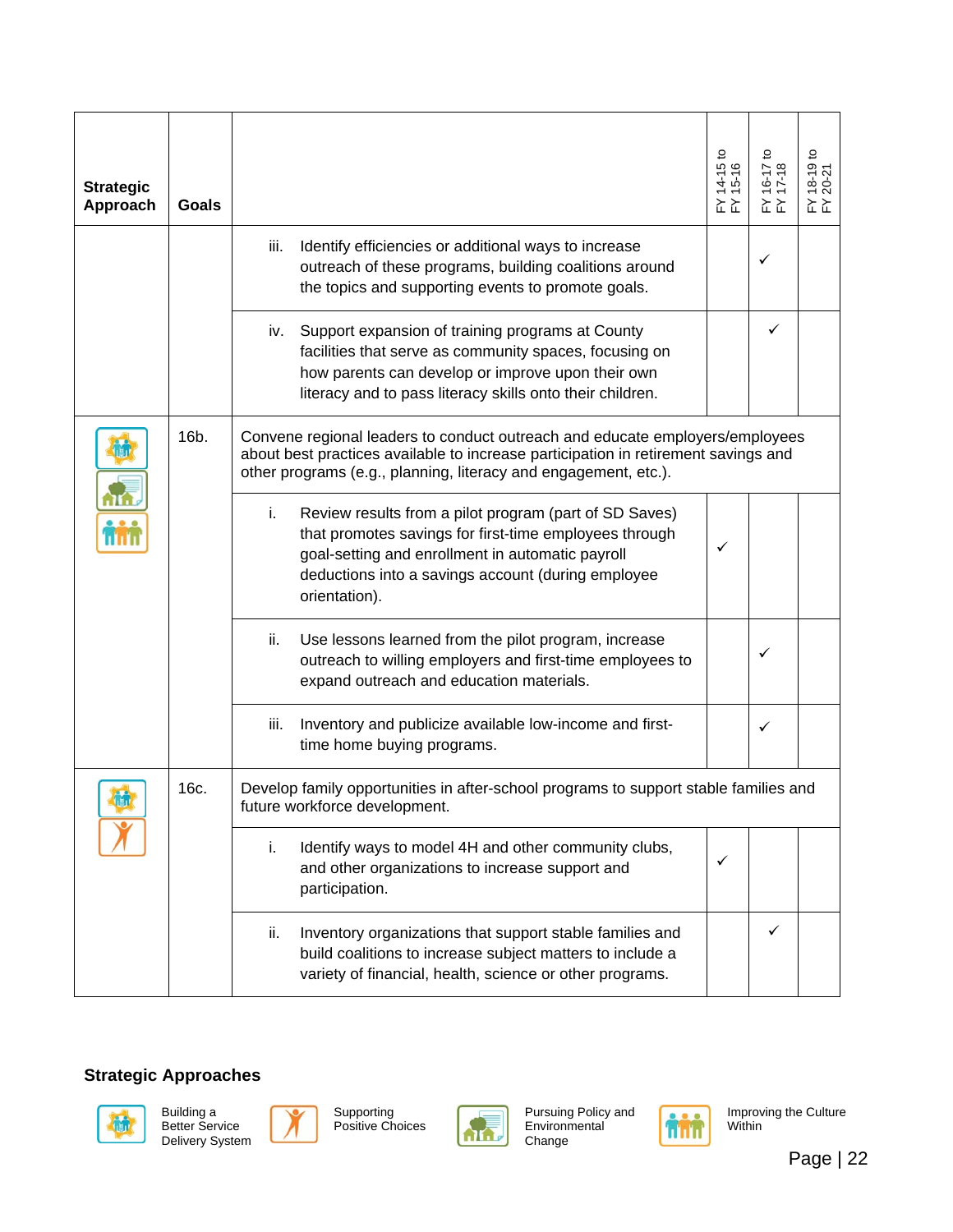| <b>Strategic</b><br>Approach                                                | <b>Goals</b> |                                                                                                                                                                                                                                                       | $14-15$ to<br>15-16<br>≿∑ | $-91$<br>≿≿ | $18-19$ to<br>20-21<br>≿ ≿ |  |  |  |  |
|-----------------------------------------------------------------------------|--------------|-------------------------------------------------------------------------------------------------------------------------------------------------------------------------------------------------------------------------------------------------------|---------------------------|-------------|----------------------------|--|--|--|--|
| <b>FOCUS AREA: PROSPERITY, ECONOMY AND EDUCATION - ECONOMIC DEVELOPMENT</b> |              |                                                                                                                                                                                                                                                       |                           |             |                            |  |  |  |  |
|                                                                             |              | 17. Strengthen cross-sector collaboration to support economic development.                                                                                                                                                                            |                           |             |                            |  |  |  |  |
|                                                                             | 17a.         | Develop resources to assist navigating public agencies to support business<br>development and emerging industries.                                                                                                                                    |                           |             |                            |  |  |  |  |
|                                                                             |              | Develop a tailored list of contacts for use by business<br>i.<br>associations and liaisons.                                                                                                                                                           | ✓                         |             |                            |  |  |  |  |
|                                                                             |              | Investigate methods for agencies and economic<br>ii.<br>development agencies to support regional resource<br>guides across agencies and industries.                                                                                                   |                           | ✓           |                            |  |  |  |  |
|                                                                             |              | Convene associations and key staff to review and refine<br>iii.<br>resources and available information.                                                                                                                                               |                           | ✓           |                            |  |  |  |  |
|                                                                             | 17b.         | Create stronger networks and communication channels between public agencies and<br>business associations.                                                                                                                                             |                           |             |                            |  |  |  |  |
|                                                                             |              | Invite public agencies' representatives as members/<br>i.<br>participants of business associations' meetings.                                                                                                                                         | ✓                         |             |                            |  |  |  |  |
|                                                                             |              | Host public agencies' presentations at meetings/forums<br>ii.<br>to educate business associations' membership.                                                                                                                                        | ✓                         |             |                            |  |  |  |  |
|                                                                             |              | Identify priority areas and gaps for closer public-private<br>iii.<br>collaboration and information sharing, including<br>regulations and incentives that strengthen advocacy and<br>outreach efforts to reform regulations and engage<br>businesses. |                           |             |                            |  |  |  |  |
|                                                                             |              | Identify specific challenges in the development and<br>İV.<br>permitting process for problem solving.                                                                                                                                                 |                           | ✓           |                            |  |  |  |  |
|                                                                             |              | Implement and engage coalitions for review and action on<br>۷.<br>identified policy issues.                                                                                                                                                           |                           |             | ✓                          |  |  |  |  |







Supporting Positive Choices



Pursuing Policy and Environmental Change

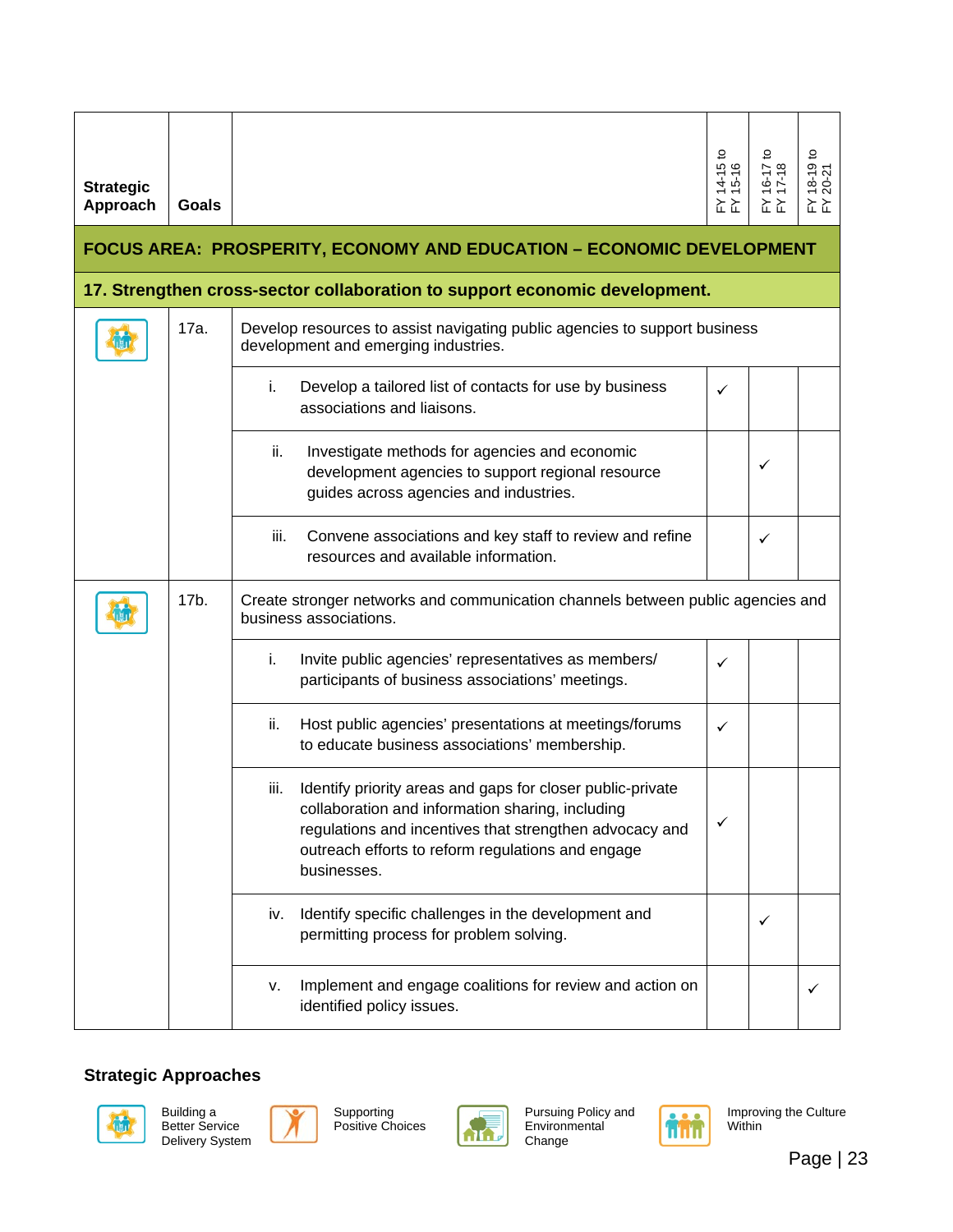| <b>Strategic</b><br>Approach | Goals |                                                                                                                                                                                         | $14-15$ to<br>15-16<br>≿ ≿ | ₽<br>$16-17$<br>17-18<br>≿ ≿ | $18-19$ to<br>$20-21$<br>≿ ≿ |
|------------------------------|-------|-----------------------------------------------------------------------------------------------------------------------------------------------------------------------------------------|----------------------------|------------------------------|------------------------------|
|                              |       | Host presentations at meetings/forums to educate<br>Vİ.<br>agencies on businesses and business-related issues.                                                                          |                            | ✓                            |                              |
|                              | 17c.  | Organize public-private sector collaborations to position the region for emerging State<br>incentives.                                                                                  |                            |                              |                              |
|                              |       | Research opportunities: sources and types of incentives<br>i.<br>that could be offered through partnerships with<br>businesses and governments.                                         | ✓                          |                              |                              |
|                              |       | ii.<br>Prioritize local and regional needs and identify sectors<br>where opportunities exist.                                                                                           |                            | ✓                            |                              |
|                              |       | Organize pursuits and implement coordinated projects,<br>iii.<br>programs and applications for grants. Serve as a leader<br>to bring together local jurisdictions to partner on grants. |                            | ✓                            |                              |
|                              |       | 18. Investigate opportunities to generate regional partnerships and collaboration to support<br>local economic development.                                                             |                            |                              |                              |
|                              | 18a.  | Explore opportunities to make the most of local resources to meet local economic<br>development goals and obtain the most favorable contract rates for the County.                      |                            |                              |                              |
|                              |       | Support local food production, businesses and industry.<br>i.                                                                                                                           |                            | ✓                            |                              |
|                              |       | ii.<br>Investigate ways to leverage County purchasing power<br>throughout the region.                                                                                                   |                            | ✓                            |                              |
|                              | 18b.  | Support planning and regulations that allow balanced development and<br>environmental preservation for the region.                                                                      |                            |                              |                              |
|                              |       | Research methods and best practices to streamline<br>i.<br>appropriate regulations for the County of San Diego as<br>community and facility plans are developed.                        |                            | ✓                            |                              |
|                              |       | Prioritize practices and implement change to plans and<br>ii.<br>processes.                                                                                                             |                            | ✓                            |                              |







Supporting Positive Choices



Pursuing Policy and Environmental Change

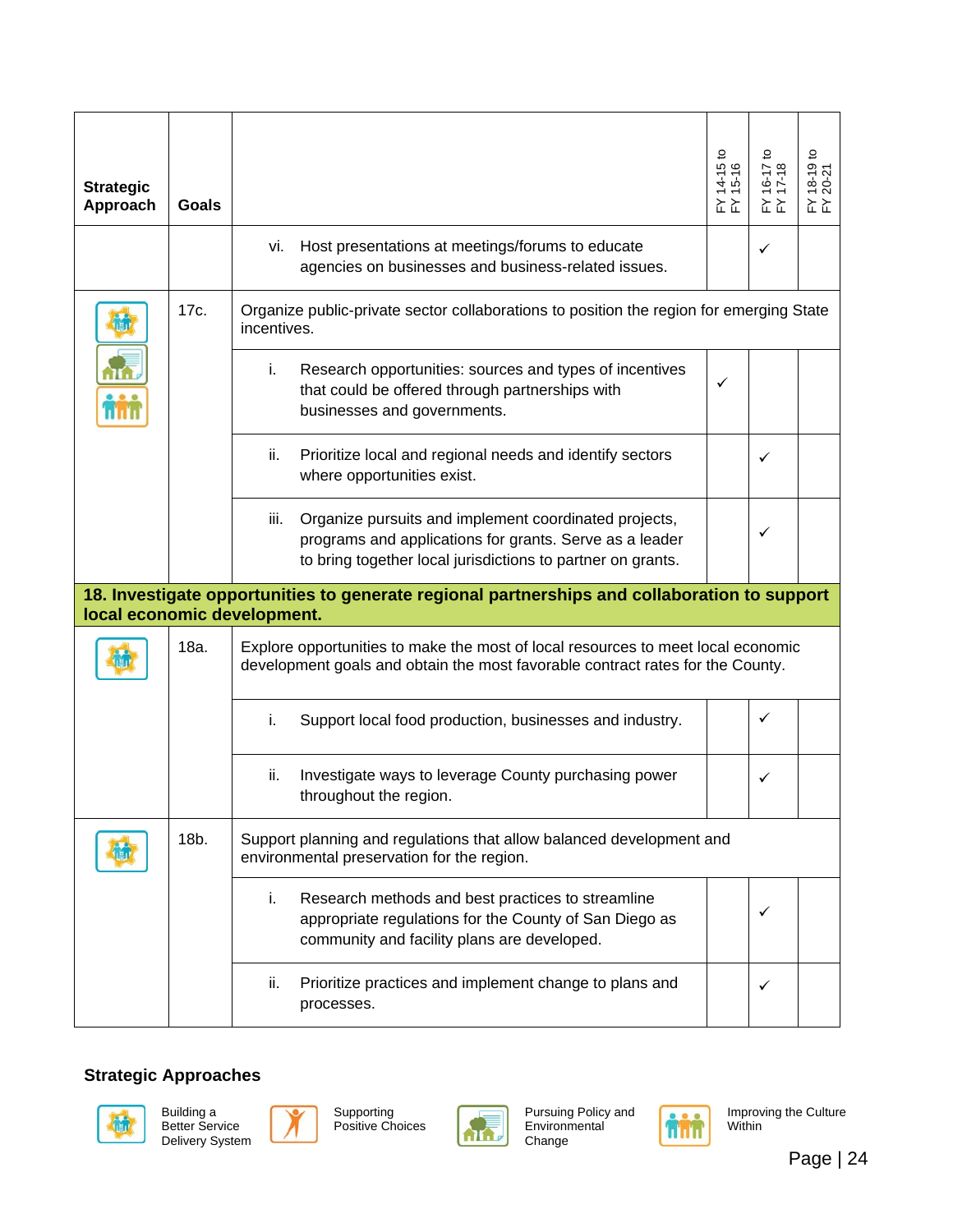# **POTENTIAL FUTURE OPPORTUNITIES FOR STAKEHOLDERS**

As a stakeholder-driven process, a wide range of potential opportunities were identified for the *Thriving* initiative. Opportunities that were shaped into implementable strategies with committed leaders and a strong County government are moving forward for implementation. As ongoing *Thriving* and *Live Well San Diego* implementation efforts achieve results and engage more stakeholders, additional opportunities identified in the planning process may gain broader interest for future coordination, collaboration and action by stakeholders as they formulate their own Thriving plans as *Live Well San Diego* partners. Potential future opportunities for the stakeholders include:

- **Create transit-oriented development and strengthen land use and zoning in the cities**
- **Ensure student transit passes are provided**
- Refine parking requirements to reduce cost of providing housing in urban areas
- Use neighborhood crowdfunding to generate funds for infrastructure
- **Establish an arts commission**
- **Strengthen coordination in the Regional Housing Needs Assessment process**
- **Promote tax-free college education funds for vocational training**
- **Increase visibility of San Diego jobs in film, video games, music, etc.**
- Support return of manufacturing businesses from Asian countries and the creative economy initiative
- **Create a passenger ferry around San Diego Bay**
- Develop live-work art cooperative spaces, including public gallery spaces
- Improve public transit to support the arts community
- Open shuttered buildings to arts organizations to use the space
- Expand transit-oriented development around high-frequency transit
- Support community members in striking a better work-life balance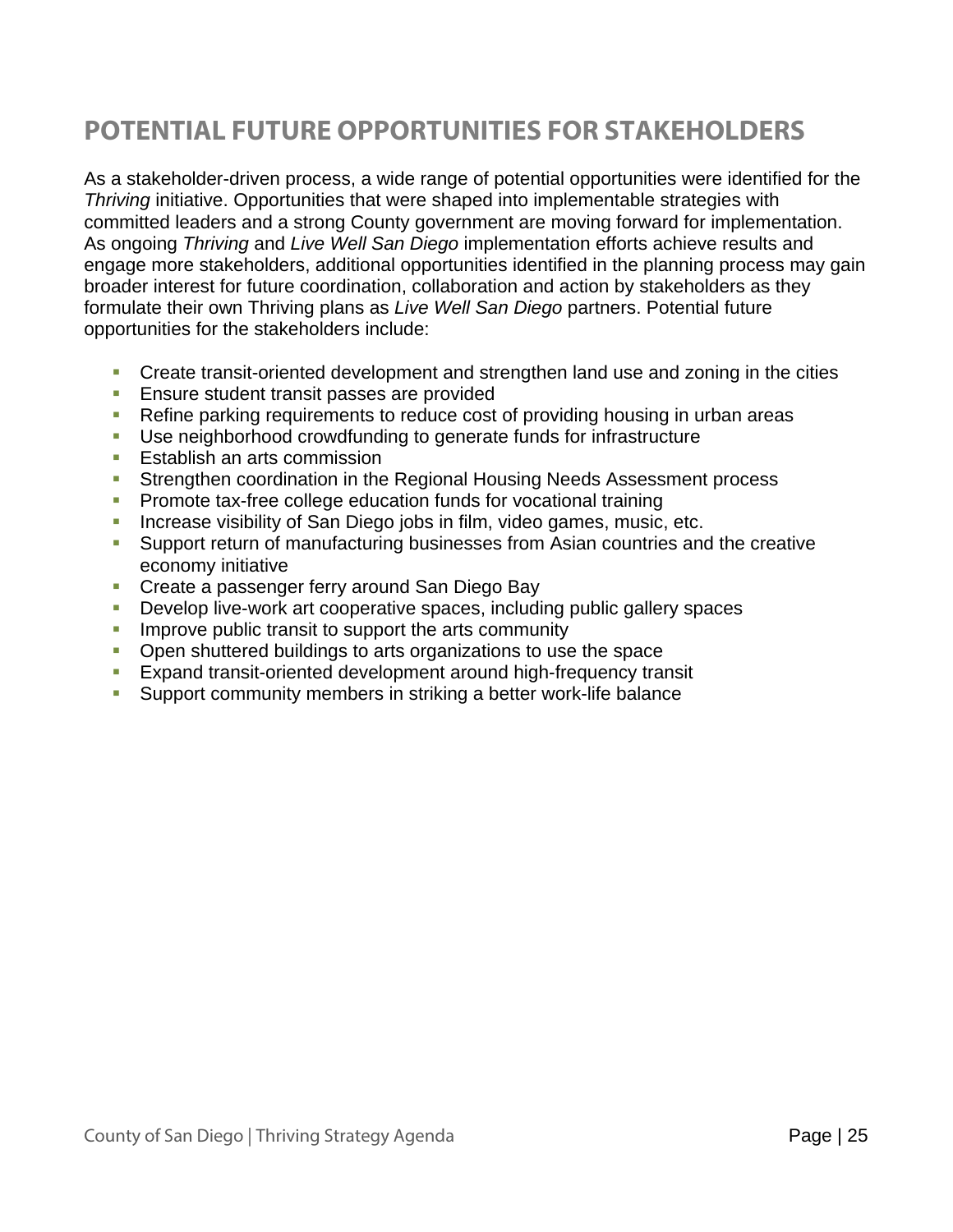## **ACKNOWLEDGEMENTS**

The County of San Diego and the Thriving Planning Team thank all of the participants who provided their insights and suggestions during the development of this plan:

211 San Diego - Bill York Bayside Community Center - Corey Pahanish, Jorge Riquelme BIOCOM - Liisa Bozinovic, Melanie Nally Boys & Girls Clubs of Greater San Diego - Brandon Horrocks Building Industry Association of San Diego County - Matt Adams California Center for the Arts - Escondido - Jerry VanLeeuwen California State University San Marcos - Anna Fleming, Marilyn Huerta City of Carlsbad - Vincent Kitch City of Encinitas - Jim Gilliam, Diane Langager, Nikki Photinos City of National City - Marta Rios City of Oceanside - Angie Hanifin, Margery Pierce City of San Diego Library/READ/San Diego - Valerie Hardie City-County Reinvestment Task Force - Daisy Crompton Classics 4 Kids - Kiran Shelat Community Housing Works - Sue Reynolds, Anne Wilson Council of Community Clinics - Gary Rotto East County Economic Development Corporation - Jo - Marie Diamond Equinox Center - Chris Kato, Jocelyn Maggard Global Institute for Public Strategies - Dan Tomsky Grossmont Community College District - Anne Krueger Housing Opportunities Collaborative - Appaswamy "Vino" Pajanor Institute for Public Strategies - Susan Caldwell Interfaith Community Services - Jason Coker International Rescue Committee, San Diego - Sharon Kennedy, Bob Montgomery Junior Achievement - Tanya Johnson Kaiser Permanente - Shreya Sasaki La Jolla Music Society - Ferdinand Gasang Laubach Literacy Council of San Diego - Arlene Atkinson Live Entertainment - Dave Rodger Local Initiatives Support Corporation (LISC) - Kwofi Reed Maritime Alliance - Michael Jones Metropolitan Transit System - Sharon Cooney, Denis Desmond, Oswaldo Menese MuseSalon Collaborative - Malesha Taylor National City Chamber of Commerce - Jacqueline Reynoso Nationwide Financial - Marshall Goff Navy Region Southwest - April Langwell North County Lifeline - Don Stump North County Transit District - Johnny Dunning, Kimberly Hayford Oceanside Museum of Art - Daniel Foster Pacific Arts Movement - Phillip Lorenzo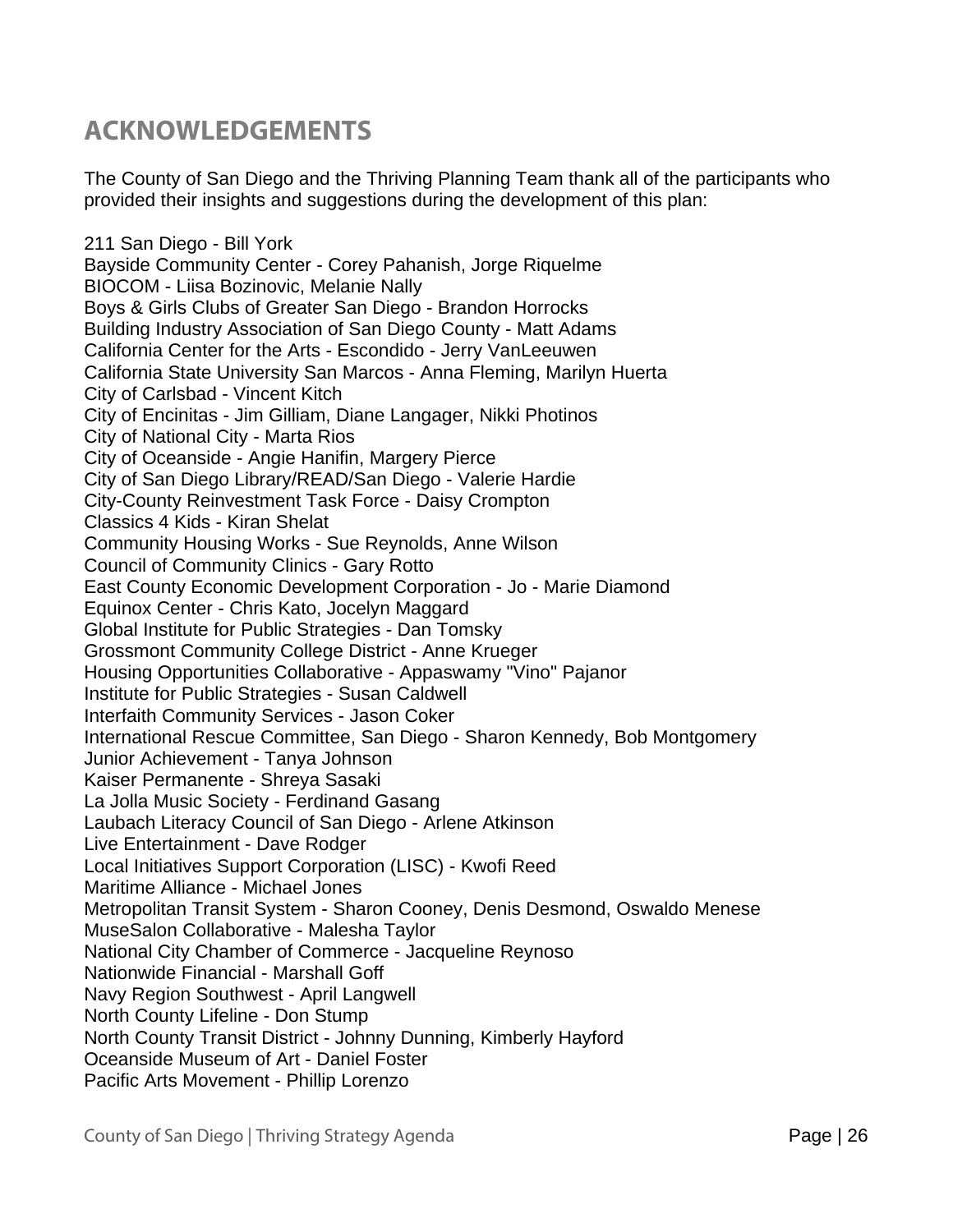Palomar College - Laura A. Gropen Point Loma Nazarene University - Jill Monroe Poway Center for the Performing Arts Foundation - Nichole Keith San Diego Association of Governments - Susan Baldwin, Dan Gallagher, Stephan Vance San Diego Ballet - Javier Velasco San Diego Community College District - Jack Beresford San Diego Continuing Education - Ranessa Ashton San Diego Council on Literacy - Jose Cruz San Diego County Office of Education - Music Watson San Diego County Office of Education, Visual and Performing Arts - Russ Sperling San Diego County Regional Chamber of Commerce - Bill Holman San Diego Foundation - Felicia Shaw San Diego Futures Foundation - Gary Knight San Diego Grantmakers - Nancy Jamison San Diego Housing Commission - Azucena Valladolid San Diego Housing Federation - Laura Nunn, Susan Riggs San Diego International Airport - Constance White San Diego Nonprofits - Joe Buehrle San Diego North Economic Development Corporation - Carl Morgan, Karen Pearson San Diego Regional Chamber of Commerce - Chanelle Hawken, Alisa Reinhardt, Laura **Shingles** San Diego Regional Economic Development Corporation - Efrem Bycer San Diego South Chamber of Commerce - Regina Ong - Garcia, Belen Sanchez San Diego State University - Megan Collins, John Eger San Diego Visual Arts Network - Patricia Frischer San Diego Workforce Partnership - Margie de Ruyter San Diego Youth Services - Steven H. Jellá San Diego/Imperial County Community College Association - Diane Munson SAY San Diego - Nancy Gannon Hornberger, Laurie Rennie South Bay Community Services - Dina Chavez South County Boys and Girls Club - Ken Blinsman South County Economic Development Corporation - Cindy Gomper-Graves Southwestern College - Ronald Baza, Lillian E. Leopold, APR Sports Innovators - Lisa Freedman Spring Valley Community Planning Group - James Comeau Synergy Art Foundation - Naomi Nussbaum The Old Globe - Annamarie Maricle TIAA-CREF - Don Wolf Turning the Hearts Center - Alejandra Aceves U.S. Veterans Affairs - Yolanda Sidoti Union Bank - Kathy Patoff United Way of San Diego - Shaina Gross University of San Diego - Thomas Cleary Vision San Diego - Adrian E. Watts YMCA of San Diego County - Steve Hensel